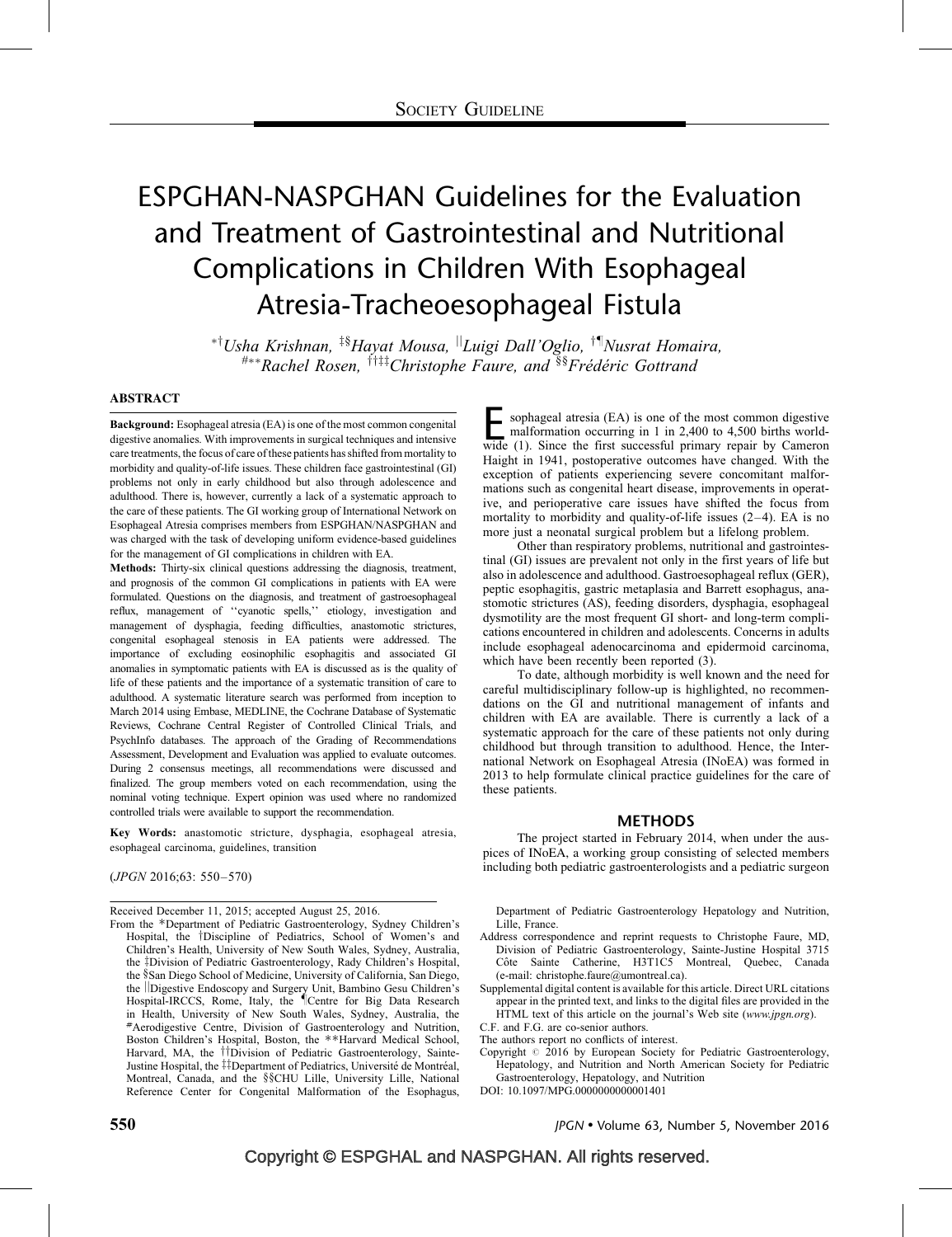from ESPGHAN and NASPGHAN was formed to look at formulating evidence-based clinical practice guidelines based on current knowledge for the evaluation and treatment of GI and nutritional complications in children with EA. Clinical questions relevant for the evaluation and treatment of GI and nutritional complications in children with EA and tracheoesophageal fistula (TEF) were formulated (Table 1).

The questions were formulated by the members of the working group on GI morbidity in children with EA. Members of this working group included both ESPGHAN/NASPGHAN members. After the questions were formulated, the guidelines committee was subdivided into subgroups based on expertise of the individual members and dealt with the questions under each of the sections separately. Questions were answered using the results of systematic literature searches and based on expert opinion.

Systematic literature searches were performed by a clinical librarian with help from one of the authors (U.K.) from inception to March 2014. The EMBASE, MEDLINE, Cochrane Database of Systematic Reviews, Cochrane Central Register of Controlled Clinical Trials, and PsychInfo databases were searched. Inclusion criteria were as follows:

- (1) Systematic reviews, prospective or retrospective controlled studies, prospective or retrospective cohort studies.
- (2) Study population consisting of children 0 to 18 years of age and adults with EA.
- (3) The key words used to identify relevant papers were EA, TEF, congenital esophageal stenosis (CES).

Additional strategies for identifying studies included using the key words mentioned above to search in the reference lists of review articles and the included studies. Furthermore, all of the members of the guidelines committee were asked to search the literature relevant to their assigned topics to possibly uncover further studies that may have been missed by the former search. After the creation of the initial reference list of review articles and studies, articles published before 1980, articles in languages other than English and French, animal studies and case reports with fewer than 5 patients, and abstracts presented only during conference proceedings were excluded.

The approach of the Grading of Recommendations, Assessment, Development, and Evaluation (GRADE) was used to identify outcomes [\(5–10\)](#page-17-0). The levels and quality of evidence were assessed using the classification system of the Oxford Centre for Evidence-Based Medicine (http://www.cebm.net[\) \(diagnostic and prognostic](http://www.cebm.net/) [questions\) and the GRADE system \(therapeutic questions\). Grades](http://www.cebm.net/) [of evidence for each statement are based on the grading of the](http://www.cebm.net/) [literature. If no therapeutic studies were found, we decided to define](http://www.cebm.net/) [the quality of evidence as ''low.'' Using the GRADE system, the](http://www.cebm.net/) quality of evidence was graded as follows  $(5-10)$ :

- (1) High: Further research is unlikely to change our confidence in the estimate of effect.
- (2) Moderate: Further research is likely to have impact on our confidence in the estimate of effect and may change the estimate.
- (3) Low: Further research is likely to have an impact on our confidence in the estimate of effect and likely to change the estimate.
- (4) Very low: Any estimate of effect is uncertain.

One of the authors (U.K.) systematically reviewed all the articles selected in the literature review and summarized the important findings in a tabular form. Subsequently a qualified

#### TABLE 1. Overview of clinical questions

- a. Should GER be systematically treated in all EA patients in the neonatal period?
- b. How should GER be managed?
- c. How long should GER be treated?
- 2. Role of reflux testing in EA patients
- a. What is the role of 24-hour pH and pH-impedance monitoring in EA patients?
- b. What is the role of esophagoscopy in EA patients?
- c. How should GER be monitored, and when?
- d. How often do EA patients need surveillance endoscopy in childhood and adolescence?
- 3. Fundoplication
	- a. What is the role of fundoplication in EA patients with GER?
	- b. What evaluations should be performed before fundoplication?
- 4. Extraesophageal manifestations of GER and dysmotility
- a. What extra esophageal manifestations of reflux and dysmotility are seen in EA patients?
- b. How should clinicians investigate extraesophageal manifestations in EA patients?
- c. How should clinicians treat extraesophageal manifestations in EA patients?
- 5. How to investigate and manage ''Dying/cyanotic spells'' in EA patients?
- 6. Dysphagia and esophageal function
- a. When should dysphagia be considered in patients with in EA?
- b. How to investigate dysphagia in EA patients?
- c. What is the role of esophageal manometry in EA patients with dysphagia?
- d. How should dysphagia be managed in EA patients?
- e. How should dysphagia in EA patients postfundoplication be investigated?
- f. How should dysphagia in EA patients postfundoplication be managed?
- 7. When should we look for associated vascular abnormalities in EA?
- 8. Feeding and nutrition
	- a. How should abnormal feeding behaviors in EA be prevented and managed?
	- b. Is there a risk for malnutrition in infants, children and adolescents with EA?
- 9. Anastomotic stricture
	- a. What is the definition of a clinically relevant anastomotic stricture in patients with EA?
	- b. When should anastomotic strictures in EA be diagnosed?
	- c. How should anastomotic stricture be diagnosed in EA?
	- d. How anastomotic strictures be managed?
	- e. What is the definition of recurrent anastomotic stricture in EA patients?
	- f. What adjuvant treatments are available in recurrent strictures in EA patients?
- 10. How to diagnose and manage congenital stricture in EA?
- 11. Eosinophilic esophagitis and other GI anomalies
- a. What is the impact of eosinophilic esophagitis on symptoms in EA patients? b. How should eosinophilic esophagitis be diagnosed and managed in EA patients?
- 12. What are the other GI conditions (apart from anal stenosis/anorectal malformations) that can be associated with EA?
- 13. Transition to adulthood and quality of life
	- a. What are the long-term digestive morbidities of EA in adulthood?
	- b. Is medical transitioning to adult medicosurgical services necessary?
	- c. How should surveillance be managed in adult EA patients after transition from childhood?
	- d. Is QOL impaired in EA patients?

<sup>1.</sup> GER in EA patients

 $EA =$  esophageal atresia; GER = gastroesophageal reflux; GI = gastrointestinal.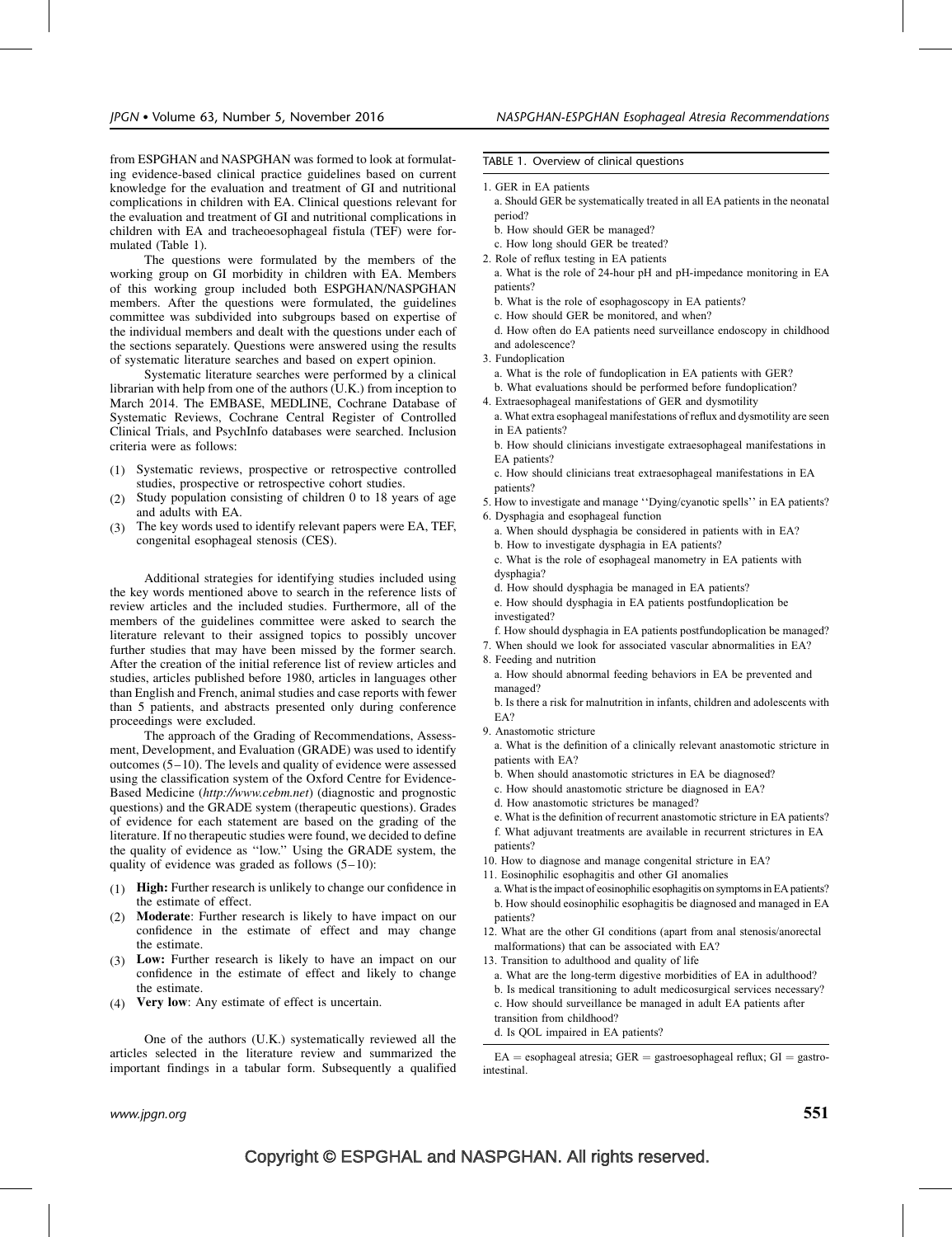<span id="page-2-0"></span>epidemiologist (N.H.) systematically reviewed and graded, using the GRADE system, the papers chosen in the literature review. Both the summary tables of all the articles and their grading (Supplemental Digital Content 1, Summary Tables, [http://links.lww.com/](http://links.lww.com/MPG/A776) MPG/A776[\) were sent to all the authors before they wrote their](http://links.lww.com/MPG/A776) [relevant sections. \(Online-only appendix \[Supplemental Digital](http://links.lww.com/MPG/A776) Content 2, Appendix, <http://links.lww.com/MPG/A777>] lists the [quality assessment of all included studies.\)](http://links.lww.com/MPG/A777)

# Consensus Meeting and Voting

Two consensus meetings were held to achieve consensus on and formulate all of the recommendations: October 2014 and February 2015. Each subgroup presented the recommendations during the consensus meetings, wherein these were then discussed and modified according to the comments of the attendees. The consensus was formally achieved through nominal group technique, a structured quantitative method. The group consisting of members of all the subgroups (U.K., H.M., L.D., R.R., C.F., and F.G.) anonymously voted on each recommendation. A 9-point scale was used (1—strongly disagree to 9—fully agree), and votes are reported for each recommendation. It was decided in advance that consensus was reached, if  $>75\%$  of the working group members voted 6, 7, 8, or 9. The consensus was reached for all of the questions. A decision was made to present 3 algorithms (Figs. 1–3). The final draft of the guidelines was sent to all of the committee members for approval in October 2015, and then critically reviewed by a multidisciplinary panel of members of the INoEA (see Acknowledgement).

#### Gastroesophageal reflux (GER)

1. Should GER be systematically treated in all EA patients in the neonatal period? (Fig. 1, box 1)

No study has been published that reports the prevalence of GER in neonates following surgery for EA. In EA patients, GER is, however, the most frequent GI tract complication with a reported prevalence of 22% to 45% ([Table 2\)](#page-3-0), especially in infants and children with isolated EA in whom GER is reported in almost all patients [\(11\).](#page-17-0)

GER is associated with complications in neonates and infants undergoing surgery for EA. Uncontrolled studies suggest that GER is a major factor for recurrent AS [\(12–14\)](#page-17-0).

Pulmonary complications associated with GER are persistent atelectasis, aspiration pneumonia, asthma/increased airway reactivity, chronic lung disease with bronchectasis, and worsened tracheomalacia [\(12,14\).](#page-17-0) Airway obstruction and/or acute life-threatening episodes (ALTE) can result from either proximal GER reaching the larynx or GER in lower esophagus that could be reflexively responsible for respiratory symptoms [\(15\)](#page-17-0). (During the editorial processing, the term Brief Resolved Unexplained Event (BRUE) has been proposed to replace the term ALTE by the American Academy of Pediatrics [Tieder JS, et al. Brief resolved unexplained events (formerly apparent life-threatening events) and evaluation of lower-risk infants. Pediatrics 2016;137 [\(5\)](#page-17-0).] A BRUE is defined as an event occurring in an infant younger than 1 year when the observer reports a sudden, brief, and now resolved episode of  $\geq$ 1 of the following: cyanosis or pallor; absent, decreased, or irregular breathing; marked change in tone (hyper- or hypotonia); and altered level of responsiveness. A BRUE is diagnosed only when there is no explanation for a qualifying event after conducting an appropriate history and physical examination. By using this definition and framework, children with EA-TEF, either  $\langle$  or  $>$ 1 year of age, who present with a BRUE must be considered at high risk and must not be considered as ''unexplained.'' They should be managed according to the present recommendations.)



FIGURE 1. Algorithm for the evaluation and treatment of an asymptomatic newborn after surgical correction of an esophageal atresia. EA  $=$ esophageal atresia;  $EGD =$  esogastroduodenoscopy; pH-MII = pH-impedance; PPI = proton pump inhibitor.

 $552$  www.jpgn.org www.jpgn.org www.jpgn.org www.jpgn.org www.jpgn.org www.jpgn.org www.jpgn.org  $\sim$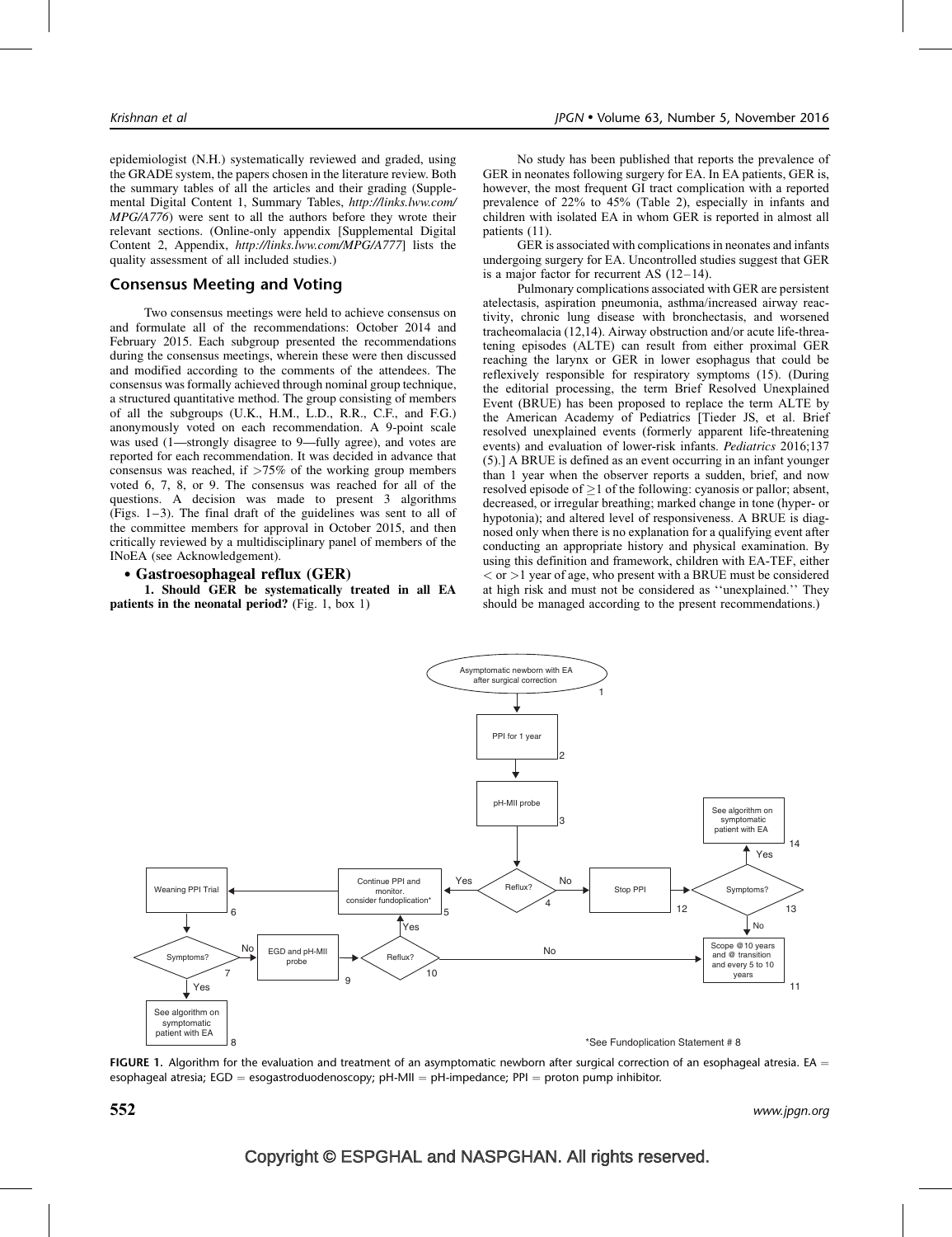#### <span id="page-3-0"></span>TABLE 2. Prevalence of gastroesophageal reflux, esophagitis, and fundoplication in patients with esophageal atresia

| References                       | Number                 | Age at evaluation                        | Prevalence<br>of GER                | Diagnosis of GER                                                                                                                                                                        | Prevalence of<br>esophagitis | Prevalence<br>of antireflux<br>surgery |
|----------------------------------|------------------------|------------------------------------------|-------------------------------------|-----------------------------------------------------------------------------------------------------------------------------------------------------------------------------------------|------------------------------|----------------------------------------|
| Curci and Dibbins (86)           | 36                     | NA                                       | NA                                  | NA                                                                                                                                                                                      | NA                           | 45%                                    |
| Montgomery and<br>Frenckner (69) | 110                    | NA                                       | 30%                                 | Barium study                                                                                                                                                                            | NA                           | 8%                                     |
| Engum et al (172)                | 227                    | $1 \text{ mo}-22 \text{ y}$<br>(mean: 6) | 58%                                 | NA                                                                                                                                                                                      | NA                           | 44%                                    |
| Chetcuti et al (46)              | 125                    | $>18$ y                                  | 46% (11% $>1$<br>episode a<br>week) | Clinical signs (heartburn)                                                                                                                                                              | NA                           | NA                                     |
| Somppi et al (173)               | 42                     | $3-30$ y (mean: 12.6)                    | 22%                                 | pH-metry                                                                                                                                                                                | 6%<br>51% (histo)            | 8%                                     |
| Krug et al (32)                  | 39                     | $18 - 26$ y                              | 33%                                 | Clinical score                                                                                                                                                                          | 23%                          | NA                                     |
| Bergmeijer et al (35)            | 125                    | NA                                       | NA                                  | NA                                                                                                                                                                                      | NA                           | 23%                                    |
| Yanchar et al (174)              | 90 excluding<br>type A | NA                                       | 46%                                 | NA                                                                                                                                                                                      | NA                           | 33%                                    |
| Deurloo et al (14)               | 371                    | $1 - 54$ y                               | 40%                                 | pH-metry                                                                                                                                                                                | NA                           | 23%                                    |
| Deurloo et al (31)               | 40                     | $28 - 45$ y<br>(mean: 34)                | 52%                                 | Heartburn retrosternal pain                                                                                                                                                             | 9% (90%<br>histo)            | 2.5%                                   |
| Koivusalo et al (175)            | 50                     | $2.5 - 95$ mo<br>(mean: 9.2)             | 20%                                 | pH-metry                                                                                                                                                                                | 26%                          | 24%                                    |
| Konkin et al (176)               | 144                    | Postoperative period                     | 31%                                 | NA                                                                                                                                                                                      | NA                           | 12%                                    |
| Taylor et al (159)               | 132                    | $20 - 48$ y<br>(mean: 33)                | 63%                                 | Symptoms                                                                                                                                                                                | 58% (histo)                  | 11%                                    |
| Koivusalo et al (30)             | 61 type C              | $1 - 10y$<br>(median $5 y)$              | 46%                                 | Fundoplication or pH-metry<br>or endoscopy                                                                                                                                              | NA                           | 30%                                    |
| Castilloux et al (4)             | 134                    | $0.3 - 16$ y<br>(mean: 5)                | $<$ 1 y, 34%                        | Severe GER: moderate to<br>severe esophagitis on<br>biopsy and/or intestinal<br>metaplasia on esophageal<br>biopsies and/or need of<br>fundoplication and/or need<br>of jejunal feeding | NA                           | NA                                     |
|                                  |                        |                                          | $>1$ y, 43%                         |                                                                                                                                                                                         |                              |                                        |
| Castilloux et al (33)            | 45                     | $0.5 - 18$ y<br>(median: 7.3)            | 20%                                 | Regurgitation                                                                                                                                                                           | $31\%$ (histo)               | 44%                                    |
| Sistonen et al (34)              | 101                    | $21 - 56$ y<br>(mean: 36)                | 13%<br>34%                          | Pyrosis<br>Clinical symptoms                                                                                                                                                            | 8% (25%<br>histo)            | 10%                                    |
| Catalano et al (22)              | 22                     | $3 - 40$ mo<br>(median: 15)              | $45.5\%$ (acidic)                   | Impedance-pH-metry                                                                                                                                                                      | NA                           | $0\%$                                  |
| Legrand et al $(18)$             | 81 type C              | $9.5 - 18.5$ y<br>(mean: $13.3$ )        | 35%                                 | Heartburn/regurgitation and/<br>or pH-metry, endoscopy                                                                                                                                  | NA                           | 39%                                    |
| Pedersen et al (25)              | 59                     | $5-15$ y<br>(mean: $10.2$ )              | 56%                                 | Clinical symptoms                                                                                                                                                                       | 49% (44%<br>histo)           | $\rm NA$                               |
| Shah et al (26)                  | 110                    | $6 \pm 3.5$ y                            | 55%<br>39%                          | pH-metry<br>Symptoms $\pm$ pH-<br>impedancemetry<br>$\pm$ endoscopy                                                                                                                     | 40% histo                    | 17%                                    |
| Bouguermouh<br>and Salem (50)    | 45                     | $3 \text{ mo} - 10 \text{ y}$            | 49%                                 | NA                                                                                                                                                                                      | <b>NA</b>                    | $18\%$                                 |

 $EA =$  esophageal atresia; GER = gastroesophageal reflux; NA = not available.

Although the panel recognizes that currently no controlled studies have been reported to show benefit of systematic acid suppression in EA patients, due to the high prevalence of GER in this cohort and the potential for GER-associated complications, the panel recommends that GER should be systematically treated with acid suppression in all patients with EA starting in the neonatal period. Long-term safety of proton pump inhibitor (PPI) in this population has, however, not been extensively studied, and concerns on consequences of acid suppression on microbiota and possible higher risk for GI and respiratory infections have recently been highlighted.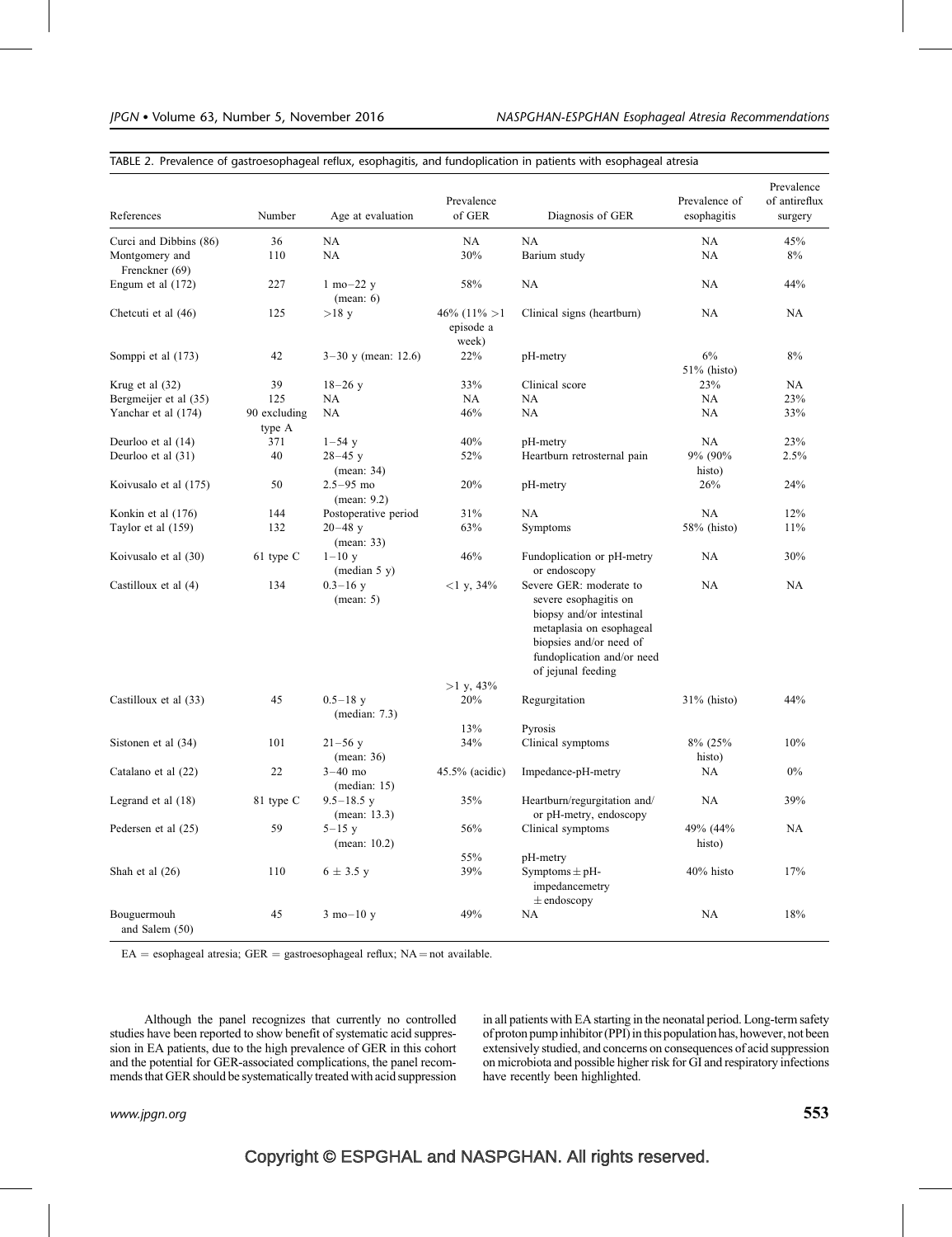## Statement 1: It is recommended that GER be treated with acid suppression in all EA patients in the neonatal period.

Expert opinion. Low level of evidence VOTES: 8/7/9/9/8/7 Accepted

2. How should GER be managed? ([Fig. 1](#page-2-0), box 2; [Fig. 2](#page-5-0), boxes 7 and 10)

Most of the complications due to GER in EA are related to acid (peptic esophagitis, Barrett esophagus, AS). There are no controlled trials on the medical management of GER in patients with EA. Although the quality of literature regarding the use of antireflux medication in children with EA is extremely poor [\(16\)](#page-17-0), medical management of GER with PPIs and H2 receptor antagonists has been reported to be successful by reducing GI and/or respiratory symptoms or by achieving demonstrable weight gain [\(16\).](#page-17-0) Due to their superior acid-blocking abilities, PPIs are recommended as the first-line therapy for acid-related gastroesophageal reflux disease (GERD) in children and for this reason are also recommended in the EA population [\(17\)](#page-17-0). The benefit/risk ratio of long-term PPI treatment should be balanced in this population, and the need for prolonged use of PPIs should be reassessed regularly (see statement 6).

## Statement 2: PPIs should be the first-line therapy for GER/GERD.

Expert opinion Low level of evidence VOTES: 9/9/9/8/9/9 Accepted

3. How long GER should be treated? [\(Fig. 1,](#page-2-0) boxes 2 and 4) No prospective controlled studies have been performed to determine the optimal duration of acid suppression in infants, children, adolescents, or adults with EA. GER is common during infancy but can persist long term [\(Table 2](#page-3-0)). Complications due to GER occur mostly during the first year of life (AS, esophagitis, cyanotic spells, pulmonary problems, failure to thrive), but can also be observed later. A recent study showed that GERD tended to be more prevalent after 1 year of age (43%) compared with before (34%), and significant complications could develop after the 1 year of age even in children who were previously asymptomatic [\(4\)](#page-17-0). GERD is one of the factors contributing to failure to thrive in infancy [\(18\).](#page-17-0) The prevalence of peptic esophagitis is high throughout childhood and adulthood ([Table 2\)](#page-3-0).

Barrett esophagus is a long-term complication of EA [\(11,19\)](#page-17-0). GERD also contributes to dysphagia in EA patients [\(12\)](#page-17-0) and can negatively influence quality of life (QoL) [\(18,20\).](#page-17-0) Hence, persistence of GER should be assessed by regular monitoring (see statement 6).

Statement 3: It is recommended that GER be systematically treated for prevention of peptic complications and anastomotic stricture up to the first year of life or longer, depending on persistence of GERD.

Expert opinion Low level of evidence VOTES: 8/7/8/7/9/7 Accepted

#### 4. What is the role of 24-hour pH- and pH-impedance monitoring in EA patients? [\(Fig. 1](#page-2-0), box 3; [Fig. 2](#page-5-0), box 8)

The gold-standard tests for the diagnosis of GERD are currently pH probe testing, pH- impedance testing, and wireless pH testing, all of which measure esophageal reflux burden [\(17\).](#page-17-0) Twenty four-hour pH monitoring quantifies the esophageal acid burden, which is highly correlated with peptic esophagitis. pHimpedance (pH-MII) monitoring allows the evaluation of retrograde bolus movements in the esophagus independent of the pH, identifying nonacid reflux in the postprandial period and in patients receiving acid-suppressing therapy [\(21,22\).](#page-17-0) The main use of pHimpedance monitoring is not to diagnose pathologic reflux but rather to try to correlate extra-esophageal symptoms with reflux events. One of the limitations of pH-impedance testing in patients with esophagitis or motility disorders (both of which are commonly found in patients with EA) is that baseline impedances are 75% lower than control patients [\(23\)](#page-17-0).

Because of these low baselines, the software often fails to detect reflux events, so manual analysis, in addition to automated analysis, is critical to avoid underreporting of reflux. Experience with pH-impedancemetry is increasing in patients with EA showing that reflux events are equally as likely to be due to nonacid reflux as acid reflux in these patients [\(22–26\).](#page-17-0) Since there are currently no medications that are effective in treating non-acid reflux, there is no practical therapeutic consequence of demonstrating nonacid reflux in patients with EA except consideration for fundoplication.

Statement 4a: pH monitoring is useful in evaluating the severity and symptom association of acid reflux in patients with EA.

Expert opinion High level of evidence VOTES: 7/9/9/9/8/8 Accepted

Statement 4b: pH-impedance monitoring is useful to evaluate and correlate non-acid reflux with symptoms in selected patients (symptomatic on PPI, on continuous feeding, with extra-digestive symptoms, ALTE, GER symptoms with normal pH-probe and endoscopy).

Expert opinion Low level of evidence VOTES: 7/8/9/9/9/7 Accepted

5. What is the role of esophagoscopy in EA patients? ([Fig. 1,](#page-2-0) boxes 3 and 11; [Fig. 2](#page-5-0), box 5; [Fig. 3,](#page-6-0) box 2)

In a retrospective study of the results of esophageal biopsies performed during routine esophagoscopy in children with EA, 80% of patients demonstrated moderate or severe esophagitis or gastric metapalasia at any time of follow-up [\(27\).](#page-17-0) This study however does not mention whether the patients were on any PPI therapy at time of endoscopy. Multilevel esophageal biopsies are recommended for screening for peptic and eosinophilic esophagitis. The number of biopsies should be increased in the presence of macroscopic abnormalities or for screening for Barrett esophagus (at least 4 biopsies in each quadrant 1 cm above the Z line). Endoscopy is also useful in children post fundoplication because the recurrence of GER and peptic esophagitis is possible [\(11,28,29\).](#page-17-0)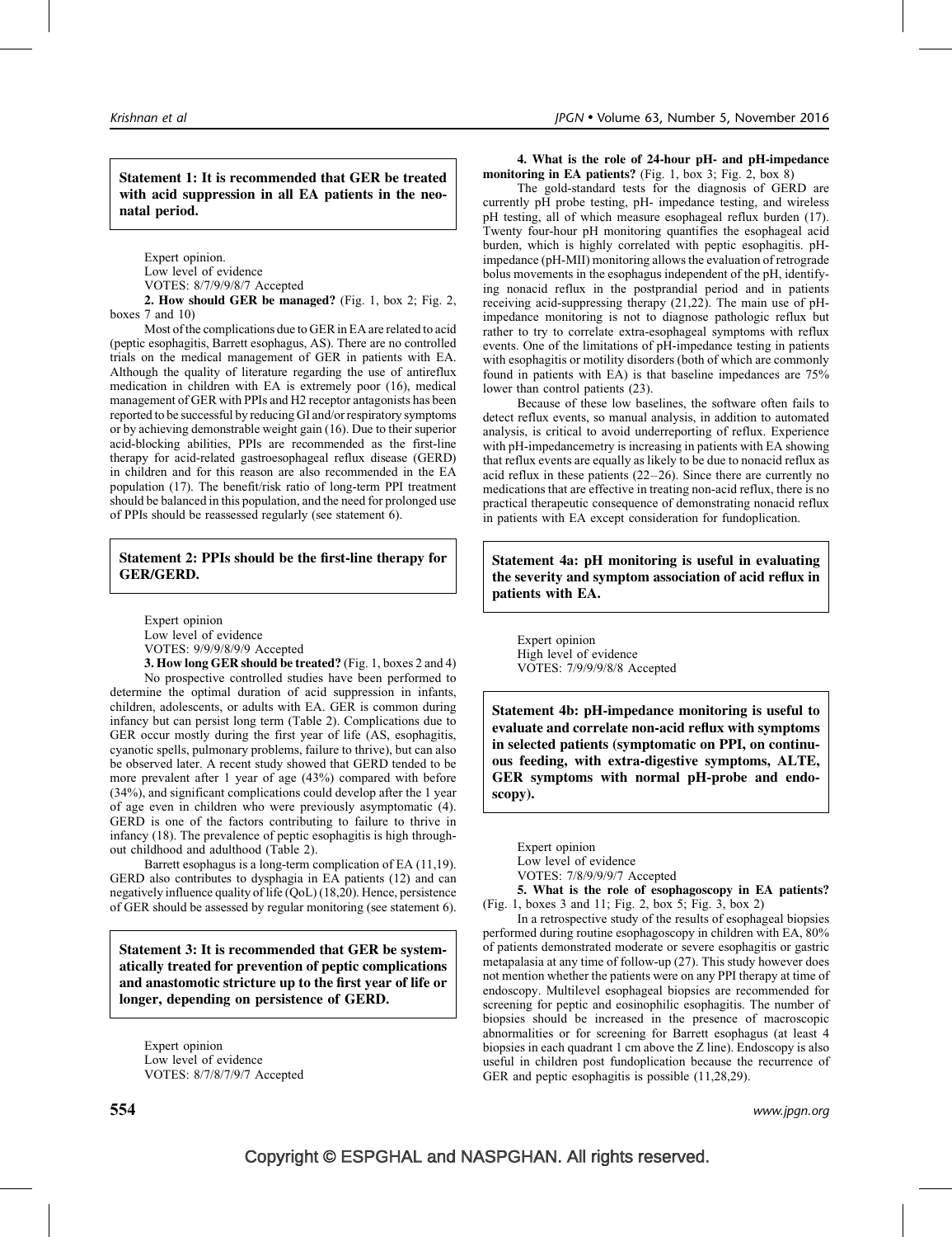<span id="page-5-0"></span>

FIGURE 2. Algorithm for the evaluation and treatment of a symptomatic patient after surgical correction of an esophageal atresia.

Statement 5: Endoscopy with biopsies is mandatory for routine monitoring of GERD in patients with EA.

Expert opinion High level of evidence VOTES: 7/9/9/9/9/9 Accepted

6. How should GER be monitored, and when? ([Fig. 1](#page-2-0), boxes 3, 9 and 11; Fig. 2, box 8; [Fig. 3](#page-6-0), boxes 7 and 10)

GER remains frequent in EA children after the age of 2 years, even in asymptomatic patients, and can persist lifelong [\(Table 2](#page-3-0)). Complications due to GERD can be observed during childhood, adolescence, and adulthood and may include late or recurrent anastomotic stenosis, esophagitis, dysphagia, Barrett esophagus, and pulmonary complications ([Table 2](#page-3-0)). Therefore, the panel recommends monitoring acid reflux at time of discontinuation of anti-acid treatment even is asymptomatic children, to confirm the absence of acid reflux, or conversely, the persistence of reflux and the need to continue treatment.

Statement 6: All EA patients (including asymptomatic patients) should undergo monitoring of GER (impedance/pH-metry and/or endoscopy) at time of discontinuation of anti-acid treatment and during long-term follow-up.

Expert opinion High level of evidence VOTE: 8/9/9/9/9/9 Accepted

7. How often do EA patients need surveillance endoscopy in childhood and adolescence? ([Fig. 1,](#page-2-0) box 11)

No studies show benefit of routine upper GI endoscopy in the follow-up of EA patients. GER can, however, be asymptomatic and several studies have shown the absence of correlation between symptoms and esophagitis in this population [\(30,26,31–34\)](#page-17-0). Esophageal mucosal abnormalities can be observed in up to 35% of EA patients at endoscopy despite the absence of symptoms [\(33,34\),](#page-17-0) making the recommendation of endoscopic assessment based solely on symptomatology inappropriate. The goal of surveillance biopsies is to detect early esophagitis (with the opportunity for subsequent intervention) before the development of late complications of strictures, Barrett esophagus, and cancer.

Statement 7: Routine endoscopy in asymptomatic EA patients is recommended. The expert panel recommends 3 endoscopies throughout childhood (1 after stopping PPI therapy, 1 before the age of 10 years, and 1 at transition to adulthood).

Expert opinion Low level of evidence VOTES: 9/7/9/8/7/8 Accepted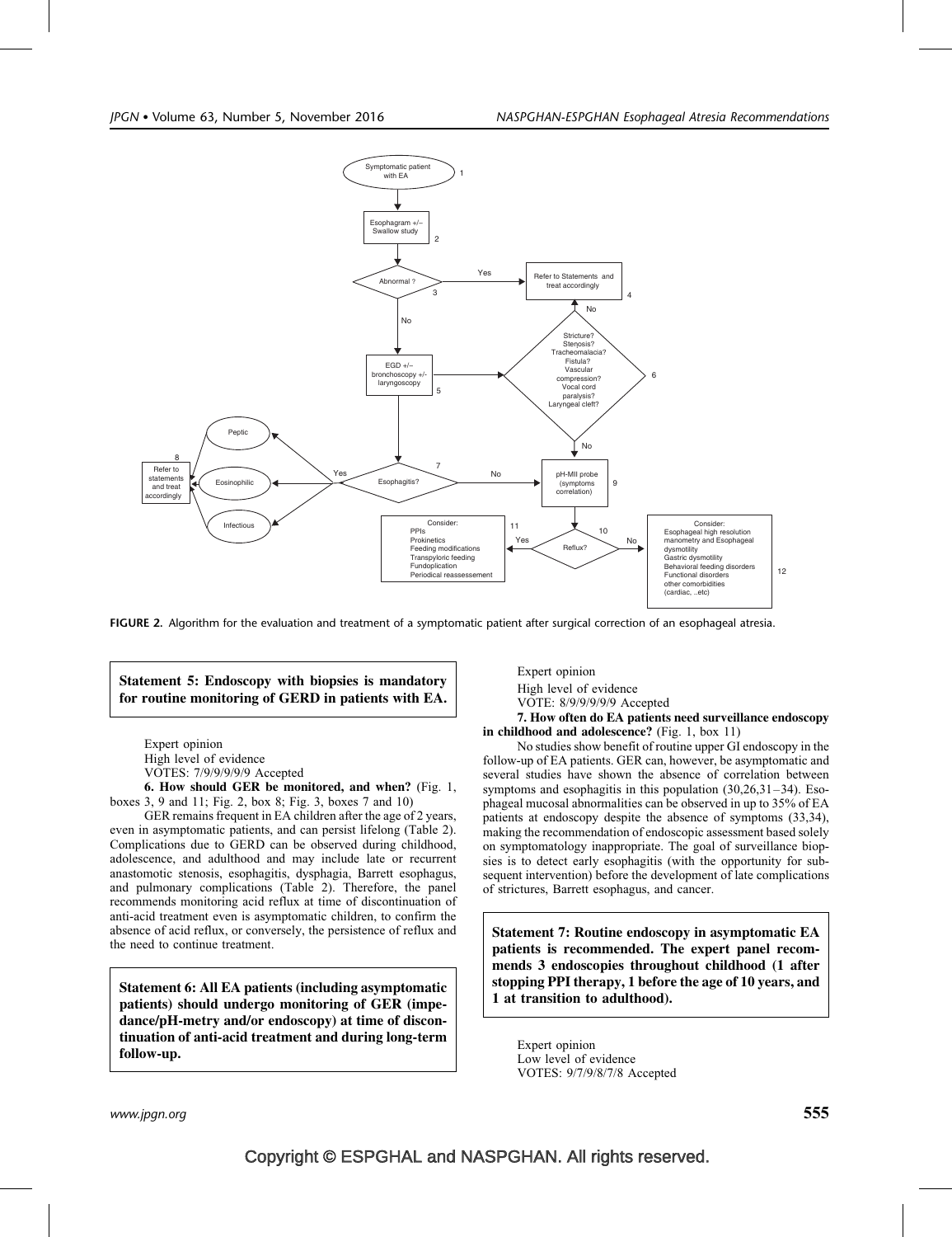<span id="page-6-0"></span>

\*If Peptic or Eosinophilic esophagitis treat accordingly \*\*See Statement #8

FIGURE 3. Algorithm for the evaluation and treatment of a symptomatic patient with an anastomotic stricture.

8. What is the role of fundoplication in EA patients with GER? [\(Fig. 1](#page-2-0), box 5; [Fig. 2](#page-5-0), box 10, Fig. 3, boxes 8 and 11)

No controlled trial has been reported regarding the role of surgical management of GER in patients with EA. Cumulative risk of having a fundoplication performed in children with EA ranges from 0 to 45% [\(Table 2\)](#page-3-0). In long-gap (LG) EA, GER is particularly frequent and severe, and leads to a high risk of AS, suggesting that fundoplication should be considered in a large proportion of these children [\(35–](#page-18-0) [37\)](#page-18-0). Several studies in non-EA patients report that fundoplication does not consistently reduce the risk of aspiration pneumonia, and respiratory admissions and may, in fact, increase the risk [\(38–41\)](#page-18-0). In patients with EA who have poor motility and esophageal clearance, fundoplication may even worsen esophageal stasis by preventing gravity-driven esophageal clearance which may, in turn, worsen respiratory symptoms so the decision to proceed with fundoplication for respiratory symptoms alone, should be made with caution.

In a recent systematic review on the management of GER in EA patients, reasons stated for the need for antireflux surgery included failure of maximum conservative therapy for GER, failure to thrive, acute life-threatening event, esophagitis and a recurrent anastomotic stenosis.

Statement 8: Severe esophageal dysmotility predisposes EA patients to post-fundoplication complications. However, EA patients may benefit from fundoplication in: 8a: Recurrent anastomotic strictures, especially in long-gap EA.

Expert opinion High level of evidence VOTES: 8/9/8/9/8/9 Accepted

8b: Poorly controlled GERD despite maximal PPI therapy.

Expert opinion High level of evidence VOTES: 7/9/7/9/9/7 Accepted

#### 8c: Long-term dependency on trans-pyloric feeding.

Expert opinion Very low level of evidence VOTES: 7/9/9/9/7/7 Accepted

#### 8d: Cyanotic spells.

Expert opinion Very low level of evidence VOTES: 6/7/6/9/7/7 Accepted 9. What evaluations should be performed before fundo-

plication?

The preoperative evaluation should include reflux testing (24-hour pH-metry or pH-MII testing), upper GI series and endoscopy [\(42\)](#page-18-0). pH-metry is required to confirm and quantify acid reflux; barium contrast study allows the diagnosis of hiatal hernia, associated congenital stenosis, the assessment of the anatomy of the cardiac region, and exclusion of other intestinal malformations. Endoscopy is required because it allows macroscopic evaluation and biopsies of the esophageal mucosa, for screening for peptic esophagitis and esosinophilic esophagitis or Barrett esophagus. To date, esophageal manometry, pH-metry and pH-impedancemetry have not been shown to be predictive for determining the risk of postoperative dysphagia [\(43,44\).](#page-18-0) No data exist on the predictive value of high-resolution esophageal manometry for the occurrence of postfundoplication complications in EA patients.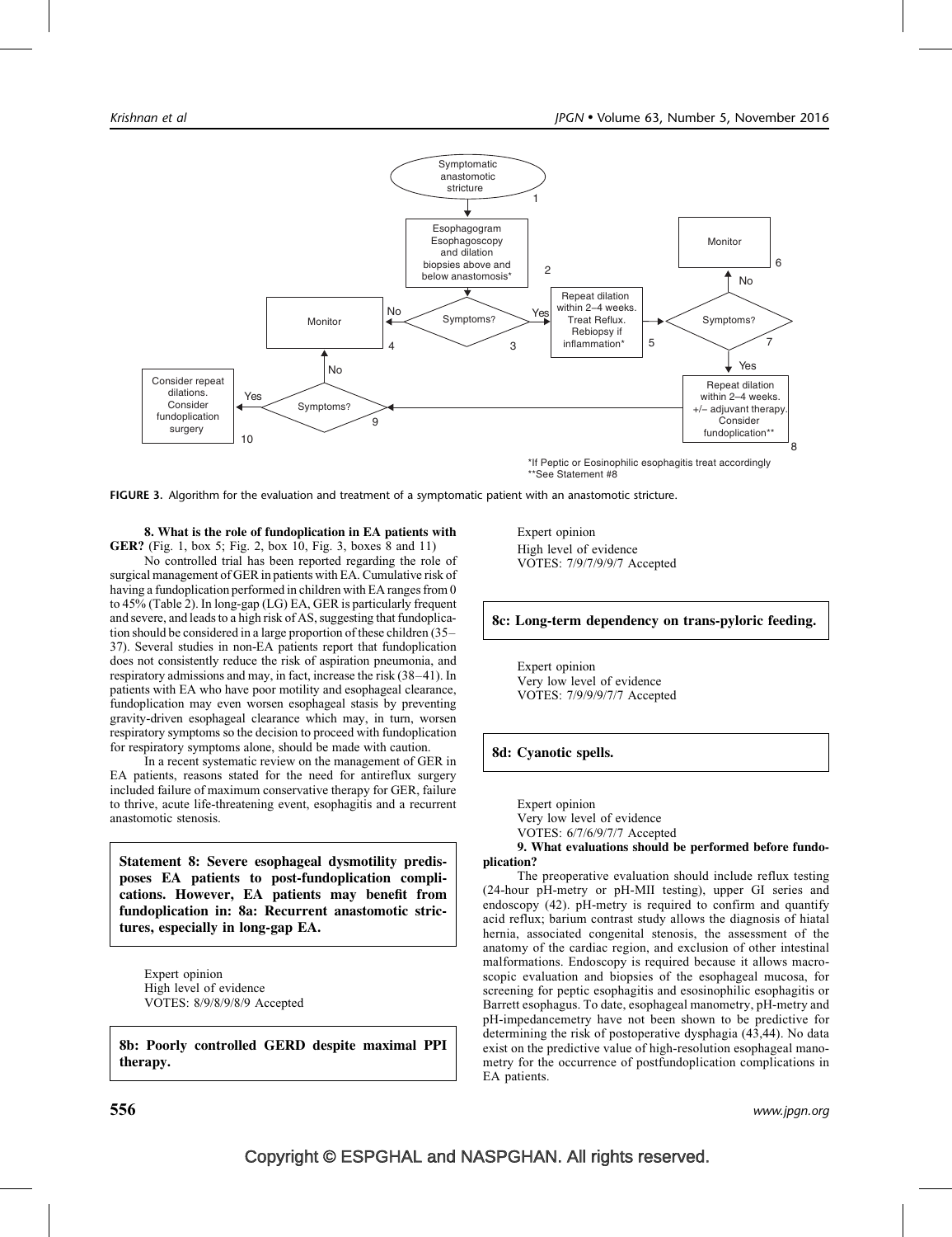Statement 9: Barium-contrast study, endoscopy with biopsies and pH-metry should at least be performed before fundoplication.

Expert opinion High level of evidence VOTES: 9/9/9/7/8/9 Accepted

10. What extra-esophageal manifestations of reflux and dysmotility are seen in EA patients? [\(Fig. 1,](#page-2-0) boxes 8 and 13; [Fig. 2](#page-5-0), box 1; [Fig. 3,](#page-6-0) boxes 1, 3, 7 and 9)

Extra-esophageal symptoms are common in children, and adults with EA and these symptoms are associated with significant morbidity, especially in childhood [\(4,12,45–50\)](#page-17-0). A total of 14% to 40% of patients have pulmonary symptoms which include cough in 8% to 75% of patients [\(18,47,48\)](#page-17-0), wheezing in 14% to 40% [\(47,48\)](#page-18-0), dyspnea in 37% [\(18\)](#page-17-0), bronchitis in 14% to 74% [\(18,46,47\)](#page-17-0), recurrent infections in 10% to 53% [\(50,51\),](#page-18-0) bronchiectasis in up to 17% [\(12\)](#page-17-0), restrictive lung disease in 11% to 69% [\(12,18\),](#page-17-0) obstructive lung disease 38% to 50% [\(12,18\)](#page-17-0), tracheomalacia in 14% to 29% [\(12,33\)](#page-17-0) and pneumonia in 5% to 50% [\(46,47\)](#page-18-0).

The GI causes of pulmonary symptoms are variable and include aspiration due to mucus or food retention in the proximal pouch or distal esophagus, AS, impaired esophageal motility, CES, aspiration during swallowing, GER, recurrent or missed fistulae, eosinophilic esophagitis, and esophageal pooling over a fundoplication. Aspiration of retained food or mucus above or below the anastomosis may occur because of stricture, or dysmotility possibly related to abnormal innervation to the proximal pouch or distal esophagus [\(52,53\)](#page-18-0).

Non-GI causes also include vocal cord paralysis, laryngeal clefts, vascular rings and aspiration during swallowing [\(54\).](#page-18-0) No study has systematically evaluated respiratory symptoms in children to determine the frequency of GI etiology for pulmonary symptoms. Additionally, no study has determined the impact of dysmotility, independent of reflux, on respiratory symptoms.

Statement 10: Symptoms of aspiration during swallowing may be identical to GER symptoms in young children.

Expert opinion Low level of evidence VOTES: 8/8/8/9/9/9 Accepted 11. How should clinicians investigate extra-esophageal

manifestations in EA patients? ([Fig. 2](#page-5-0))

Multidisciplinary care of children with EA is critical and should include gastroenterology, pulmonary and otolaryngology specialists. Upper GI barium imaging is helpful in delineating recurrent or missed fistulae, AS and size of the upper pouch, congenital stenosis and esophageal extrinsic compression by a vascular ring. The diagnostic evaluation of aspiration during swallowing is important to pursue as 47% of children with EA have direct aspiration or penetration [\(54\).](#page-18-0) Diagnostic testing includes modified barium swallow (videofluoroscopic swallow studies) or fiber optic endoscopic evaluation of swallowing, both of which assess swallow function [\(54\)](#page-18-0). No study compares the sensitivity of these tests in the EA population, although 1 adult study suggests the techniques are comparable [\(55\)](#page-18-0). If aspiration is identified during swallowing, the differential diagnosis must include developmental delay in swallowing function, neurologic etiology including Chiari

malformations, hyper- or hypotonia, laryngeal clefts, and/or vocal cord paralysis. Studies of patients with EA suggest that 3% to 17% have clinically significant vocal cord paralysis and, while the incidence of laryngeal cleft in patients with EA is not known, 27% of patients with laryngeal cleft have EA [\(56–59\)](#page-18-0). Therefore, diagnostic evaluation of the larynx and vocal cord evaluation by an otolaryngologist should be included. A rigid bronchoscopy by a pulmonologist, otolaryngologist, or surgeon should also be carried out to rule out a recurrent or missed fistula and to evaluate the degree of tracheomalacia.

GER is commonly implicated in extra-esophageal symptoms since 52% to 68% of coughs are associated with reflux events, and 25% to 50% of these are associated with non-acid episodes, particularly in children  $\langle 1 \rangle$  [\(22\).](#page-17-0) In another study, 39% of coughs were associated with reflux, with non-acid reflux correlating to a greater extent than acid reflux [\(23\).](#page-17-0) pH impedancemetry may have a role in the evaluation of extra-esophageal symptoms thought to be secondary to GERD before considering fundoplication.

Statement 11a Patients with EA should be evaluated regularly by a multidisciplinary team including pulmonology and otolaryngology, even in the absence of symptoms.

Expert opinion Low level of evidence VOTES: 9/9/9/9/9/9 Accepted

Statement 11b Anatomic abnormalities (laryngeal cleft, vocal cord paralysis, missed or recurrent fistulae, anastomotic stricture, congenital stenosis, vascular ring) should be ruled out in EA patients with respiratory symptoms.

Expert opinion High level of evidence VOTES: 9/9/9/9/9/9 Accepted

Statement 11c If pH-metry or pH-MII is performed, symptom correlation during reflux testing, rather than total reflux burden is the most important indicator of reflux-associated symptoms.

Expert opinion Very low level of evidence

VOTES: 9/6/9/7/7/8 Accepted

12. How should clinicians treat extra-esophageal manifestations in EA patients? ([Fig. 2](#page-5-0))

Little data and no controlled trials exist regarding the management of extra-esophageal symptoms in patients with EA. Hence, data available from the literature in children without EA on the treatment of extra-esophageal symptoms need to be extrapolated. In large well-designed randomized controlled trials in both adult and pediatrics, PPIs have failed to improve respiratory symptoms, reduce steroid and bronchodilator medication use, reduce emergency room visits, or improve QoL in patients with asthma and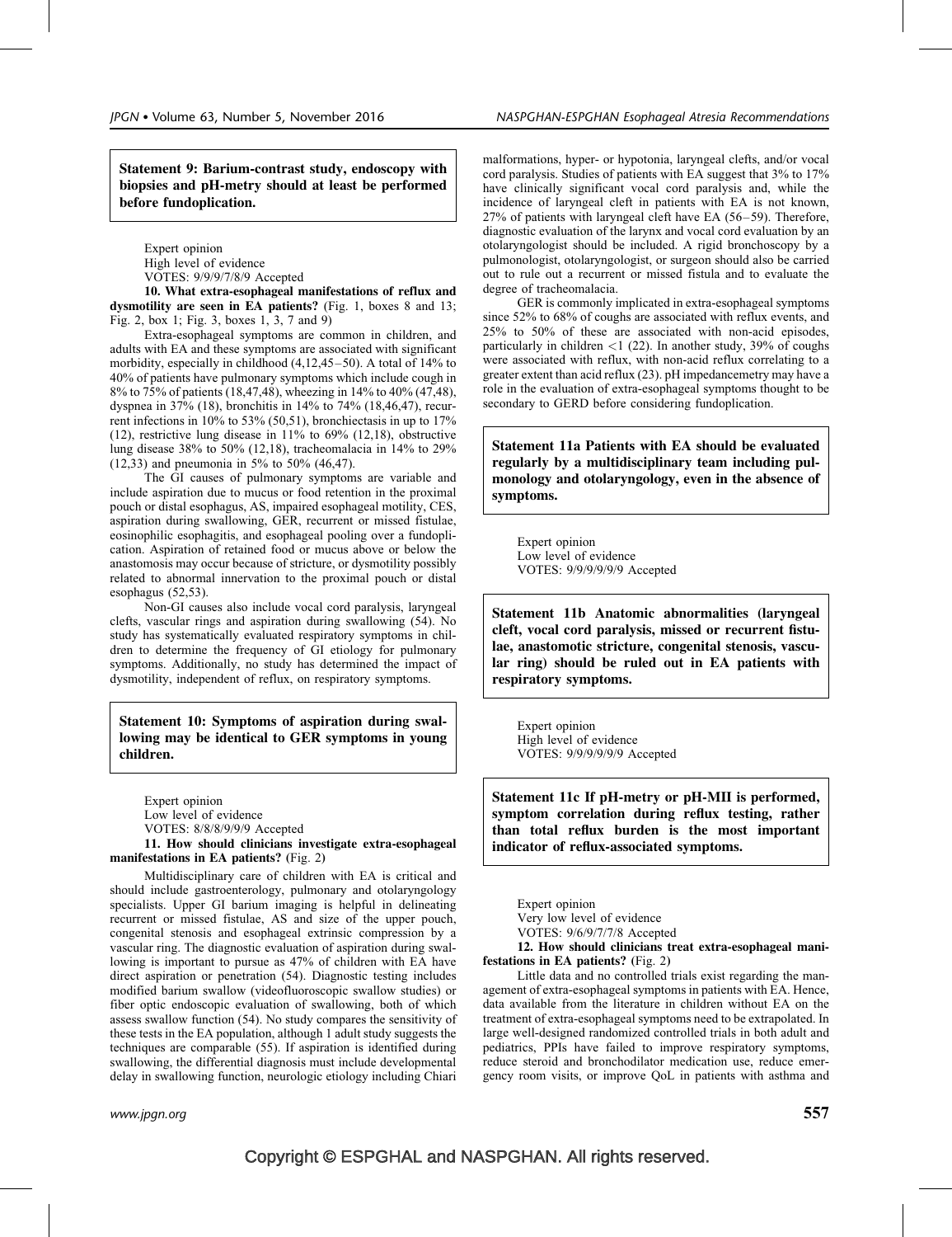other chronic lung diseases [\(60–62\)](#page-18-0). Furthermore, in randomized controlled studies and case-control studies in adults with chronic lung disease, prolonged acid suppression use has been associated with an increased risk of respiratory infections (pneumonia, upper respiratory tract infections, pharyngitis), which may exacerbate the underlying lung disease [\(60,63–65\).](#page-18-0) These data may not be relevant to children and adults with EA, who are likely at higher risk of reflux-related symptoms than patients with other respiratory conditions. Therefore, acid suppression, while helpful for preventing and healing esophagitis, should be used with caution for the sole treatment of extra-esophageal symptoms.

Fundoplication is frequently proposed for the treatment of extra-esophageal symptoms in patients with EA but currently no studies compare fundoplication to alternative therapies for the treatment of extra-esophageal symptoms in EA patients. More studies are needed to determine the impact of acid suppression, fundoplication and transpyloric feeding on extra-esophageal symptoms.

## Statement 12: Acid suppression should be used with caution in patients with extra-esophageal manifestations of reflux.

Expert opinion Low level of evidence VOTES: 8/7/6/8/7/5 Accepted 13. How should ''Cyanotic spells'' be investigated and managed in EA patients? ([Fig. 2](#page-5-0))

The differential diagnosis for cyanotic spells in EA patients includes airway collapse from tracheomalacia, direct oral aspiration, esophageal dysmotility resulting in dysphagia, recurrent TEF, GER related reflux aspiration and events related to associated anomalies such as cardiac events. Anatomic issues such as AS, recurrent or missed fistulae, CES, vascular rings and laryngeal clefts need to be excluded. As no data provides information regarding how frequently ALTE is due to direct oral aspiration or GER related reflux aspiration, no child should undergo fundoplication for ALTE without prior assessment of swallowing function [\(54\).](#page-18-0) Evaluation of children with ALTE must include a multidisciplinary team of surgeons, gastroenterologists, pulmonologists and otolaryngologists to ensure that a full differential diagnosis is considered.

The studies of ALTE in EA consist of retrospective case series in which different surgical management approaches were taken with subsequent reviews of the outcomes [\(66\).](#page-18-0) Management includes aortopexy [\(67\),](#page-18-0) fundoplication, conversion from gastrostomy feeding to transpyloric feeding, tracheostomy placement, and maximization of medical therapy for reflux disease.

The treatment of direct oral aspiration involves feeding modification. Current literature is focused on the surgical management of ALTE, and no studies focus on the medical management (medications, change in feeding methods etc) of cyanotic spells or ALTE in this population. No prospective, controlled studies compare diagnostic algorithms or therapeutic outcomes for patients with ALTE.

Statement 13a: The etiology of life-threatening events is multifactorial and merits a multidisciplinary diagnostic evaluation before surgical intervention.

Expert opinion Very low level of evidence VOTES: 9/9/9/9/9/9 Accepted

Statement 13b: Anatomic issues (strictures, recurrent or missed fistulae, congenital esophageal stenosis, vascular rings, laryngeal clefts) and aspiration need to be excluded in children with ALTE.

Expert opinion Low level of evidence VOTES: 9/9/9/9/9/9 Accepted

#### Dysphagia and esophageal function in EA

Based on ten series of patients reported for the past 3 decades, the incidence of dysphagia in infants, children and adolescents with EA after surgical repair ranges between 21% and 84% [\(19,51,68–72\)](#page-17-0). Dysphagia is estimated to be more prevalent than reported in the literature, particularly as children may not recognize their symptoms as abnormal and may appear better adapted to their unique situation [\(72\).](#page-18-0) Children and adolescents with EA continue to experience dysphagia regardless of the number of years after surgical repair. In a series of 69 patients with EA, 45% had dysphagia at 5 years, 39% at 5 to 10 years, and 48% at greater than  $10$  years  $(51)$ .

In children with EA, the etiology of dysphagia may include inflammatory or anatomic causes such as peptic esophagitis, eosinophilic esophagitis [\(75\)](#page-18-0), AS [\(19,68–70\),](#page-17-0) congenital stenosis [\(76\),](#page-18-0) peptic stricture, post-fundoplication obstruction, vascular anomalies [\(77\)](#page-18-0), anastomotic diverticulum [\(19,73\)](#page-17-0), mucosal bridge [\(78,79\)](#page-18-0) and inlet patch [\(80\).](#page-18-0) In the absence of the latter causes, esophageal dysmotility remains the accepted explanation.

Esophageal motility can be assessed by either contrast study, esophageal manometry (either water perfused or high-resolution solid state) or videofluoroscopy [\(74\)](#page-18-0). The patterns of esophageal dysmotility in a cohort of children with EA were recently described using high-resolution manometry and were reported abnormal in all patients, with 3 types of abnormalities observed: pressurization (15%), isolated distal contractions (50%) and aperistalsis (35%) [\(72\).](#page-18-0) Consistently, the pattern of esophageal dysmotility was not predictive of the presence or severity of dysphagia. GER-related symptoms are prominent in patients with aperistaltic esophagus [\(72,81\)](#page-18-0). No prospective longitudinal studies of patients with EA document the natural history of esophageal dysmotility and the correlation between symptoms and dysmotility.

The underlying cause of the dysmotility remains unclear and controversial. In EA-operated patients, it has been postulated that dysmotility may be caused either by intrinsic factors related to abnormal development of the esophagus [\(53,82,83\)](#page-18-0) or by operative maneuvers responsible for a partial denervation. Postoperative complications (including leaks, anastomotic stenosis, and subsequent esophageal dilations) could also cause local trauma and inflammation leading to further neuronal and muscular damage. Recently, high-resolution esophageal manometry was found to be severely affected in 2 children with isolated TEF studied before surgical repair suggesting that esophageal dysmotility is congenital in nature rather than secondary to surgical intervention [\(84\)](#page-19-0).

#### 14. When should dysphagia be considered in patients with in EA?

Dysphagia in children with EA can present with simply a complaint of difficulty in swallowing (50%), nausea (27%), epigastric burning (21%), heartburn (14%-50%), postprandial fullness (14%), early satiety (14%), eructation (14%), regurgitation (7%- 50%), or epigastric pain (7%) [\(69\)](#page-18-0). Choking is reported in 10% of patients at 5 years, 4% at 5 to 10 years, and 7% at greater than 10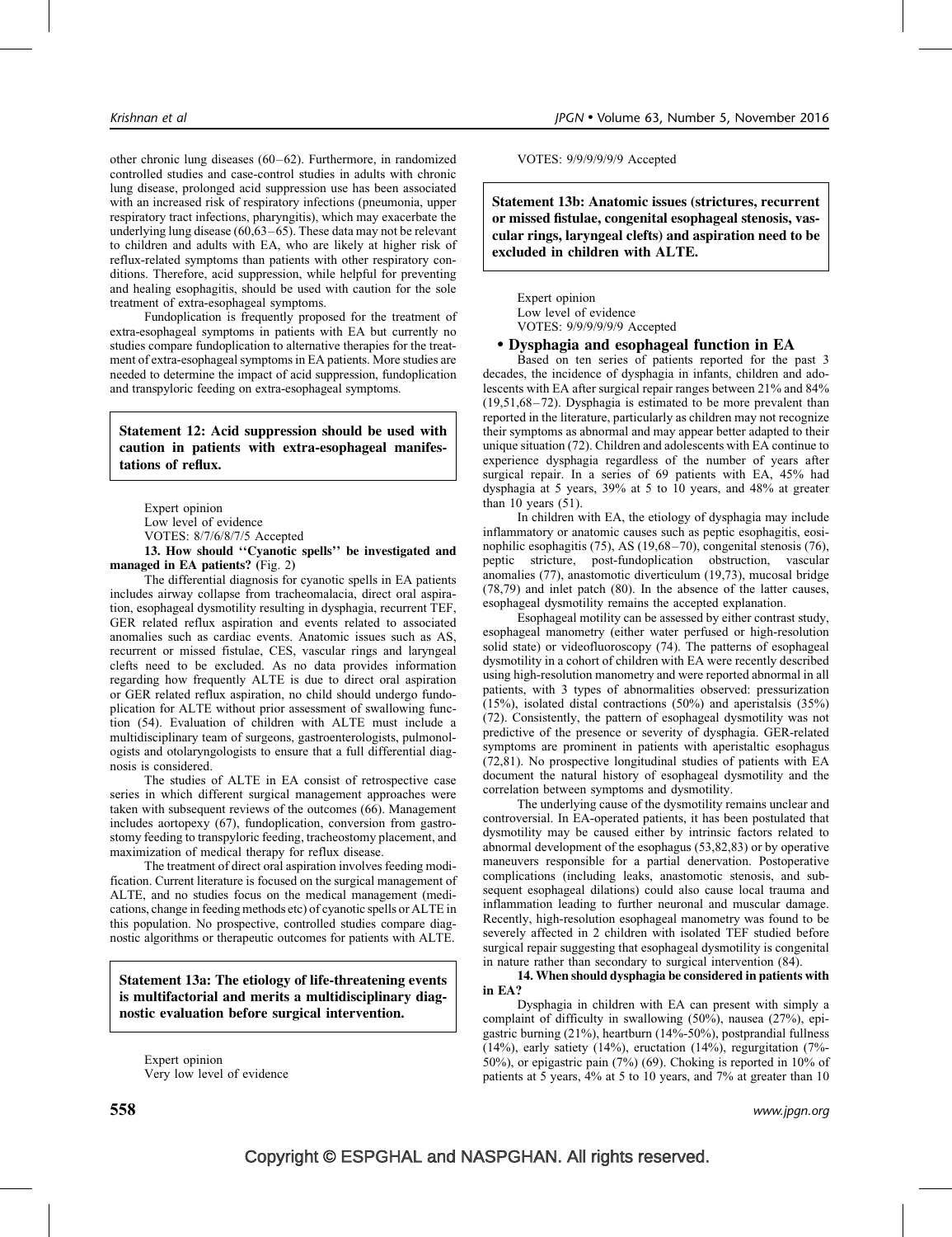years after surgical repair [\(51\).](#page-18-0) Most patients cope with the symptoms and have adapted and consider these symptoms as minor problems [\(73\).](#page-18-0) Odynophagia with discomfort or pain with propagation of the food bolus is also reported [\(74\)](#page-18-0). Children may have minor or occasional difficulties with swallowing, may eat slowly or drink excessive amounts of liquids with foods, or develop food impaction [\(68,72\).](#page-18-0) Significant changes in eating habits are reported in up to 73% of patients with dysphagia (need to drink, change in diet, last to finish meal) [\(72\).](#page-18-0)

Statement 14: Dysphagia should be suspected in patients with EA who present with food aversion, food impaction, difficulty in swallowing, odynophagia, choking, cough, pneumonia, alteration in eating habits, vomiting, and malnutrition.

Expert opinion Low level of evidence VOTES: 9/9/9/8/8/9 Accepted 15. How should dysphagia be investigated in EA patients?

([Fig. 2](#page-5-0))

Evaluation of dysphagia should begin with contrast studies that can be helpful in identifying a structural etiology for dysphagia. Esophagography after EA repair should be performed because of the high index of suspicion for the presence of distal congenital esophageal stricture (CES), since the diagnosis and adequate management of CES can often be delayed [\(76,85\).](#page-18-0) Endoscopy with biopsies allows the evaluation of the anastomosis (stricture, diverticulum), the esophageal mucosa (peptic, eosinophilic or infectious esophagitis) and the diagnosis of congenital stenosis, mucosal bridge, inlet patch or extrinsic compression (vascular anomalies, tight fundoplication wrap). In children with EA, dysphagia has low correlation with mucosal esophageal inflammation [\(33\)](#page-17-0). Highresolution esophageal manometry ideally with impedance is also recommended for the investigation of dysphagia in EA patients who have a normal esophagogram and endoscopy with biopsy.

Statement 15: We recommend that all EA patients with dysphagia undergo evaluation with upper GI contrast study and esophagoscopy with biopsies.

Expert opinion Low level of evidence VOTES: 8/7/9/9/9/9 Accepted

16. What is the role of esophageal manometry in EA patients with dysphagia? ([Fig. 2,](#page-5-0) box 12)

Esophageal motility testing is useful in patients with EA and dysphagia in whom esophageal stricturing has already been addressed. It is important to classify and categorize the pattern of esophageal dysmotility with esophageal manometry and to correlate the degree of dysmotility with bolus transit (when performed with impedance). The esophageal dysmotility seen in manometry, however, may not result in changes in medical management because the correlation between dysphagia, motility abnormalities, and bolus transit is imperfect.

Statement 16: Esophageal manometry is useful to characterize esophageal motility patterns in EA

patients with dysphagia. However, the impact on clinical outcome has yet to be determined.

Expert opinion Low level of evidence VOTES: 7/8/8/8/9/9 Accepted

17. How should dysphagia be managed in EA patients? ([Fig. 2,](#page-5-0) box 12)

The management of dysphagia must be conducted according to the underlying cause. There is no controlled study on specific treatments of dysphagia in patients with EA. Treatment options may include but not limited to:

- Feeding adaptation
- Treatment of esophagitis (peptic, eosinophilic, or infectious) and inlet patch
- Prokinetics
- Treatment of stricture, stenosis, mucosal bridge, or anastomotic diverticulum
- Surgical repair of vascular anomaly
- Gastrostomy tube feeding
- Esophageal replacement
- Dilation of fundoplication

## Statement 17: We recommend tailoring management of dysphagia to the underlying mechanisms.

Expert opinion Very low level of evidence VOTES: 8/8/9/9/9/9 Accepted

#### 18. How should dysphagia in EA patients post-fundoplication be investigated?

Dysphagia is a frequent complication after fundoplication in the general population but is more frequent in patients operated at birth for EA. In a series of 148 children who underwent fundoplication (87 of whom had EA), dysphagia and/or stenosis occurred in 17.2% of EA patients versus 6.5% of other children [\(29\)](#page-17-0). In another study it has been reported to be 31% [\(42\)](#page-18-0). In a small series of 14 EA patients who underwent fundoplication, 7 of them developed severe dysphagia requiring feeding gastrostomy [\(86\).](#page-19-0) In the series by Levin et al, postoperative dysphagia occurred in 45% and 38% of children post partial or total fundoplication respectively [\(87\).](#page-19-0) Post-fundoplication dysphagia could be secondary to the combination of reduced esophageal motility and a tight wrap, outflow obstruction at the wrap level or as a result of herniated wrap or paraesophageal hernia. Esophagoscopy with biopsies to exclude reflux recurrence with esophagitis may also be useful. In young children, post-fundoplication dumping syndrome is a differential diagnosis and must be ruled out because symptoms (feeding difficulties and postprandial discomfort) may be interpreted as dysphagia.

In evaluating dysphagia, contrast studies should be used to assess for anatomic/structural etiology. Post-fundoplication dysphagia should be evaluated by administering contrast orally or via a nasoesophageal tube to assess for flow resistance at the level of the fundoplication wrap. Since dysphagia may be related to etiologies other than the fundoplication, endoscopy with biopsies is necessary for evaluation of the anastomosis (stricture, diverticulum), and the esophageal mucosa (peptic, eosinophilic, or infectious esophagitis).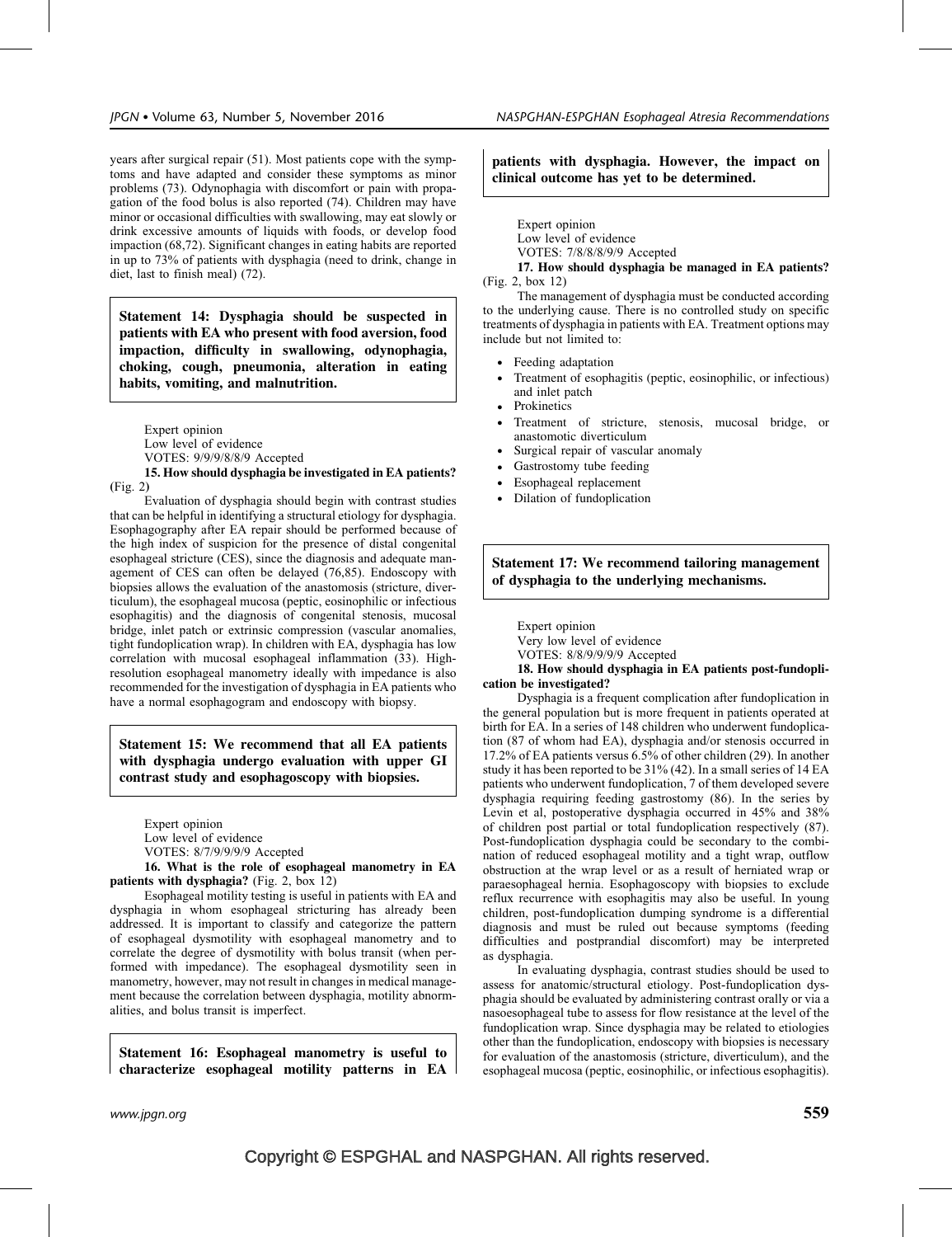.

Endoscopy may demonstrate the tight wrap (and allow for wrap dilation), though there are no data comparing endoscopic appearance of the wrap to radiological imaging. To assess for the degree to which the fundoplication may contribute to esophageal obstruction, a high-resolution esophageal motility study (combined with impedance) may be used to demonstrate not only fundoplication pressures, but also impaired bolus clearance and elevated intra-bolus pressures. However, there are no prospective studies documenting the effect of results high-resolution manometry on outcomes in EA patients following anti-reflux surgery

Statement 18: In EA patients with post-fundoplication dysphagia, we recommend a contrast study to rule out mechanical complications, EGD with biopsy and, if inconclusive, high-resolution manometry  $\pm$  impedance.

Expert opinion Very low level of evidence VOTES: 9/9/9/8/9/9 Accepted

19. How should dysphagia in EA patients post-fundoplication be managed?

The management of post-fundoplication dysphagia needs to reflect the underlying cause. There are no controlled studies on specific treatments of post-fundoplication dysphagia in patients with EA. Treatment options may include but not limited to:

- Feeding adaptation
- Treatment of esophagitis (peptic, eosinophilic or infectious)
- **Prokinetics**
- Balloon dilation of the wrap
- Botulinum toxin to the LES
- Gastrostomy tube feeding
- Surgical revision of fundoplication
- Gastrostomy
- Esophageal replacement

Statement 19: We recommend tailoring management of post-fundoplication dysphagia to the underlying mechanism(s).

Expert opinion Very low level of evidence VOTES: 8/9/8/9/8/7 Accepted

20. When should we look for associated vascular abnormalities in EA? [\(Fig. 2](#page-5-0), box 6)

In a series of 76 children born with EA/TEF, vascular abnormalities were reported in 18% of children. The most common abnormalities were an aberrant right subclavian artery (ARSA) in 12% (9/76) and right-sided aortic arch in 6% (5/76) [\(77\)](#page-18-0). LG EA and severe cardiac malformations requiring surgery are both significantly associated with vascular anomalies. Often asymptomatic from a GI perspective, these abnormalities may be the cause of respiratory symptoms (dyspnea, cough, cyanosis) and/or exacerbate GI symptoms (dysphagia) when a ring completely or incompletely encircles the trachea and/or the esophagus, resulting in extrinsic compression. Severe complications, such as massive GI bleeding

secondary to an ARSA-esophageal fistula related to a stent placement after EA repair due to an ARSA which was not recognized before stent placement, have been reported [\(88\)](#page-19-0). A similar phenomenon has been reported after prolonged  $(>17$  days) placement of a nasogastric tube in children without EA [\(89\).](#page-19-0) Since an ARSA is not visible during esophageal surgery, and since the diagnostic yield of routinely used techniques (preoperative cardiac ultrasound and esophagram) have low sensitivity and negative predictive value for the diagnosis of ARSA, Computerized Tomographic (CT) angiography or chest magnetic resonance imaging (MRI) should be performed to rule out such malformations before placement of a stent or long-term nasogatric tube, or in patients with unexplained respiratory symptoms.

Statement 20: Even though congenital vascular malformations are usually asymptomatic, they may be the underlying etiology for dysphagia, dyspnea, or cyanosis, by causing external compression on the esophagus and/or trachea. We recommend that congenital vascular malformations be excluded in these situations by chest CT or MR angiography.

Expert opinion Low level of evidence VOTES: 9/8/9/9/7/9 Accepted

## Feeding and nutrition in EA patients

The causes of feeding difficulties in children with EA are multifactorial and include oropharyngeal, esophageal, and behavioral disorders. No prospective controlled studies describe abnormal feeding behaviors in children with EA. All studies currently rely on recollection of historical details by questionnaire or chart reviews. Koivusalo et al, reported that 94% of 130 EA patients followed up long term were doing well with oral feeds [\(90\)](#page-19-0). In another study, Khan et al found that there was no difference in the achievement of feeding milestones in children with EA compared with controls [\(91\)](#page-19-0). In a study of 124 patients by Puntis et al, patients with EA had solid foods introduced at a mean age of 12 months versus 4 months in control group  $(P = 0.003)$  [\(92\).](#page-19-0) Difficulties in feeding can result in added stress in the family unit [\(93\)](#page-19-0). The causes of feeding difficulties include aspiration, dysmotility, esophageal outlet obstruction, esophageal inflammation, and AS. GER has also been implicated as a cause for feeding difficulties although no data support the fact that patients with EA and GER have worse feeding outcomes than patients without reflux.

Fundoplication, which can create a functional esophageal outlet obstruction in the context of dysmotility, can also cause dysphagia and feeding difficulties in children with EA [\(29\)](#page-17-0). No studies address the impact of fundoplication on acquisition of feeding milestones or rates of significant food impaction.

Aspiration is an underrecognized cause of feeding difficulty in children with EA. In a case series of patients with laryngeal cleft, many of whom had EA, 18% of patients had feeding difficulties, 4.5% had choking and 4.5% had dysphagia [\(58\).](#page-18-0) Smith et al describe a case series in which 61% of all EA patients had coughing during eating, and this, combined with the reports of aspiration during eating, suggests that all of these issues may contribute to dysfunctional eating patterns [\(94\).](#page-19-0) Furthermore, respiratory distress of any nature may predispose patients to feeding difficulties [\(95,96\)](#page-19-0). Finally, patients may develop a fear of eating or texture aversion(s) related to a history of choking on food. Khan et al reported 23% of patients have a history of food impaction which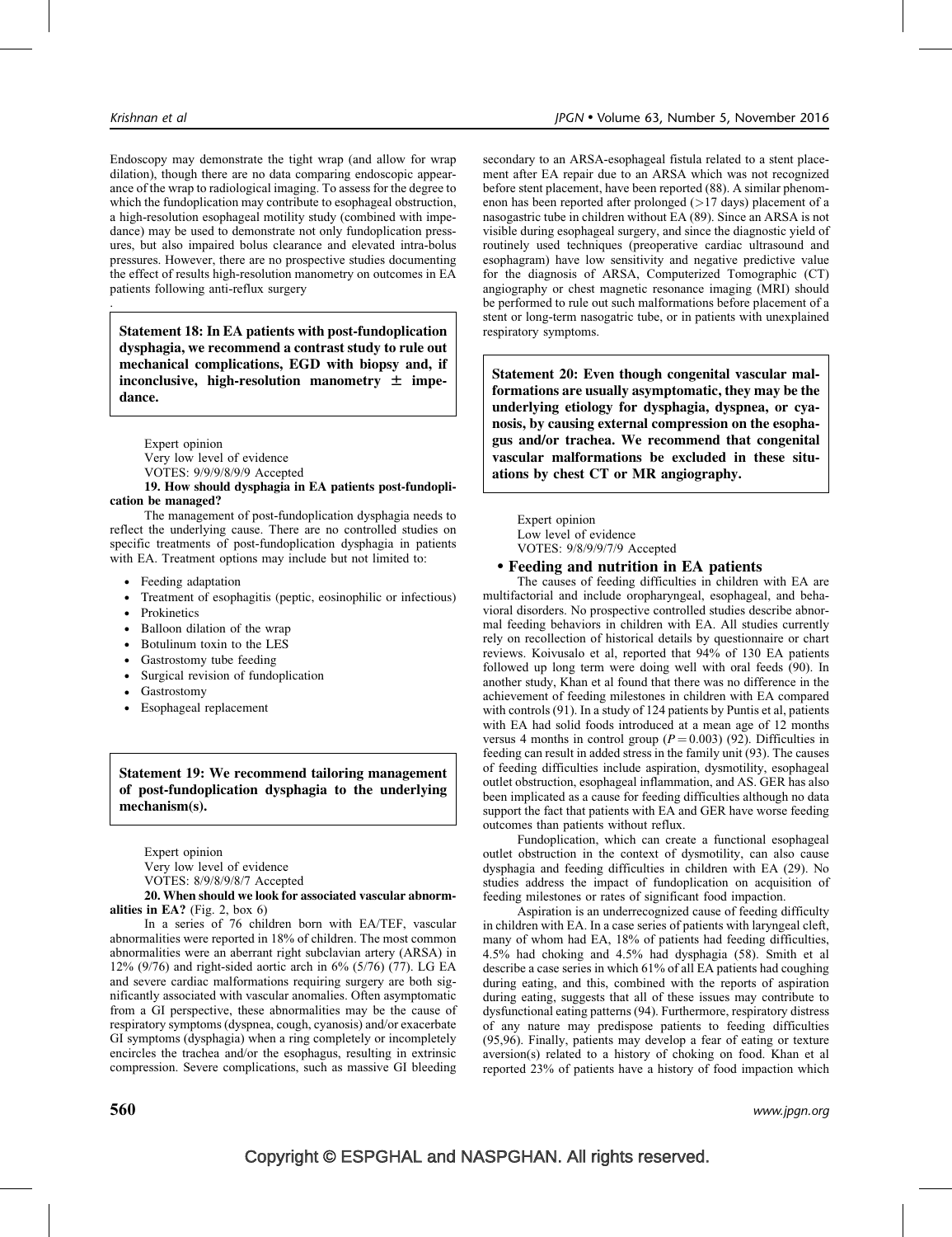may result in limitation in intake of certain foods, and which result in feeding behaviors that differ from control patients [\(91\).](#page-19-0)

#### 21. How should abnormal feeding behaviors in EA be prevented and managed?

Neither retrospective nor prospective studies address how to prevent or treat abnormal feeding behaviors in children with EA. In infants before EA repair, case reports of successful sham feeding, when babies are fed small volume feeds which are immediately suctioned from the esophageal pouch, but the studies are limited by their methodologies [\(97\).](#page-19-0) Prospective studies documenting the type of feeding difficulties, and the outcomes of standardized interventions in children with EA are needed.

Statement 21: No data are available on the most efficacious methods of avoiding feeding disorders in children with EA. However, the committee recommends a multidisciplinary approach to prevent and treat feeding difficulties.

Expert opinion Very low level of evidence VOTES: 9/8/8/9/9/9

22. Is there a risk of malnutrition in infants, children, and adolescents with EA?

Nutritional outcome studies are limited by a lack of adjustment for comorbidities (cardiac, genetic, neurologic), which may have a large impact on growth. Puntis et al found that while mean heights and weights (mean height z score  $-1.78 \pm 1.7$ ) and mean weight for height  $(-1.1 \pm 0.9)$  were lower in children with EA compared with controls  $(P < 0.0001)$ , no correlation was found between feeding scores and growth parameters [\(92\).](#page-19-0) A study of 371 patients by Deurloo et al, found that long term, only 7% of patients were less than the 5th percentile for height and weight. A history of GER and low birth weight were both predictors of reduced growth [\(14\)](#page-17-0). A retrospective study of 81 type C EA patients with a mean age of 13.3 years, by Legrand et al reports that 75% had a normal BMI, 16% were obese and 9% were undernourished [\(18\).](#page-17-0)

Statement 22: Intensive early enteral and oral nutrition intervention and advances in neonatal care and surgery have reduced the risk of long term malnutrition in children with EA; however, other associated comorbidities may increase this risk.

Expert opinion Low level of evidence VOTES: 9/9/8/9/9/9 Accepted

#### • Anastomotic stricture ([Fig. 3](#page-6-0))

AS has been reported to be the most frequent post-operative complication in EA, occurring in 18% to 60% of patients [\(2,4,98–](#page-17-0) [101\).](#page-17-0) Several factors contribute to the development of AS: long gap between the 2 esophageal pouches and consequent anastomotic tension, postoperative anastomotic leak [\(97,100\)](#page-19-0), and GER [\(99,100,104\).](#page-19-0) The presence of a long gap (LG) between the 2 esophageal ends is associated with a higher AS incidence, as reported by several authors [\(98,99,102–107\).](#page-19-0) Lack of consensus regarding the gap definition, and how and when the gap length between the 2 esophageal ends should be measured, makes objective comparisons between publications and individual centers

difficult. The EA gross types A and B, are characterized by an increased risk of stricture [\(108\).](#page-19-0)

23. What is the definition of a clinically relevant anasto-motic stricture in patients with EA? ([Fig. 3,](#page-6-0) box 1)

AS is defined as a narrowing at the level of the esophageal anastomosis. The severity of esophageal narrowing does not correlate with symptoms. The panel suggests that an AS should be considered clinically relevant only in patients with symptoms, not in asymptomatic patients with relative anastomotic narrowing.

Statement 23: In addition to relative esophageal narrowing at the level of the anastomosis (by contrast and/or endoscopy), significant functional impairment and associated symptoms need to be present for anastamotic strictures to be considered clinically significant.

Expert opinion No level of evidence VOTES: 7/8/7/8/9/6 Accepted

24. When should anastomotic strictures in EA be diagnosed? A variety of symptoms thought to be due to AS have been

described in literature. These depend upon the age of the child and the type of food ingested (liquid versus solid). These symptoms are: feeding and swallowing difficulties, regurgitation and vomiting, mucus or food retention in the proximal pouch, cough, drooling, recurrent respiratory infections, foreign body impaction, and poor weight gain. AS should be suspected in presence of any of these symptoms. No studies indicate whether these symptoms alone are sensitive or specific enough to diagnose an AS.

Some groups have proposed aggressive systematic screening for AS and/or routine dilation(s) of the esophagus, even in the absence of symptoms, to prevent symptoms secondary to AS from developing [\(109–111\)](#page-19-0). Koivusalo et al compared the effect of routine stricture dilation versus a ''wait-and-see approach'' and found no differences in the outcomes of the 2 groups in terms of dysphagia, nutritional status, and respiratory symptoms, suggesting that a ''wait-and-see approach'' that is less invasive for the patient may be superior to prophylactic dilations [\(111\)](#page-19-0). Others recommend endoscopy or barium swallow ''on-demand'' in patients with symptoms suggestive of AS [\(99–101\)](#page-19-0). No prospective controlled studies compare the 2 approaches.

Therefore, the panel suggests close follow-up of all EA patients in the first 2 years of life with special attention to symptoms suggestive of AS. Infants fed only with liquids, must be followed during introduction of solid food. Patients with LG EA and postoperative anastomotic leak (which are risk factors for developing AS) need close follow-up to avoid development of a severe/and sometimes complete anastomotic closure with a resultant high risk for aspiration and difficult-to-perform endoscopic dilations.

Statement 24: There is no evidence that routine screening and dilation is superior to evaluation and treatment in symptomatic patients. We recommend that AS be excluded in symptomatic children, and those children who are unable to achieve feeding milestones.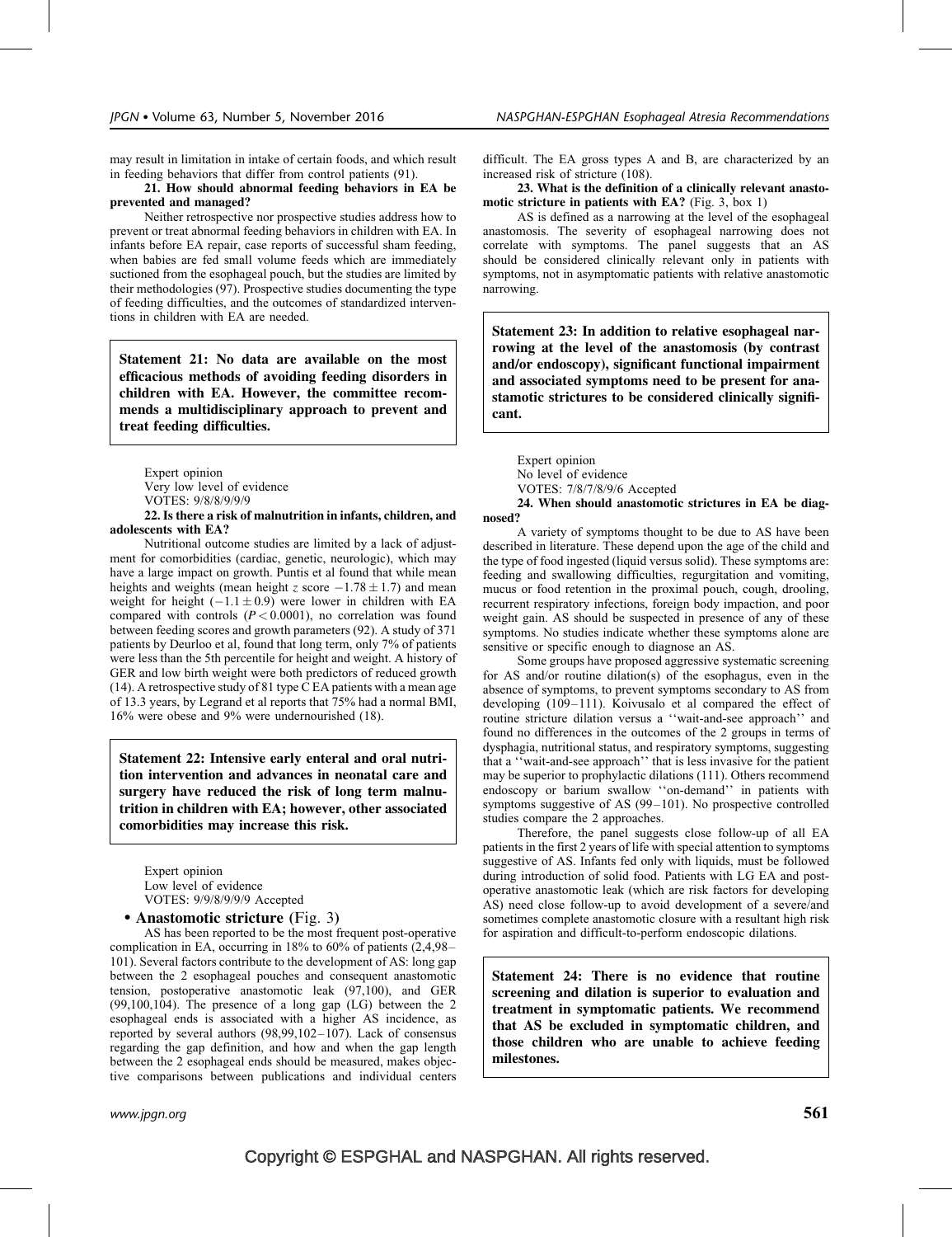Expert opinion Low level of evidence VOTES: 8/7/7/9/8/8 Accepted

25. How should anastomotic stricture be diagnosed in EA? [\(Fig. 3](#page-6-0), box 2)

No studies compare the diagnostic yield of endoscopy versus barium swallow for detection of AS after EA repair. Contrast radiographs allow evaluation of the esophageal morphology with possible diagnosis of associated CES and planning a patientspecific therapeutic strategy. Endoscopic evaluation offers the opportunity of combined diagnosis and treatment with dilation(s).

Statement 25: Diagnosis of anastomotic stricture can be done by either contrast study and/or endoscopically.

Expert opinion No level of evidence VOTES: 9/9/9/9/9/9 Accepted

26. How should anastomotic strictures be managed? ([Fig. 3](#page-6-0), box 2)

Anastomotic dilation is the first line of therapy for AS. The aim of dilation is to obtain an esophageal diameter that allows a normal, age-appropriate capacity for oral feeding, without respiratory or digestive symptoms. General anesthesia with tracheal intubation is recommended for airway protection during the procedure.

A guide wire inserted under endoscopic or x-ray control is helpful to avoid the risk of esophageal perforation by the dilator tip. x-Ray evaluation of guide wire passage and correct position in the gastric body should be done in case of difficult wire passage. No controlled studies compare hydrostatic balloon or a semi-rigid dilator for treatment of AS in EA patients. No evidence has been reported of increased effectiveness or safety for one or the other dilator type. The advantage of hydrostatic balloon dilators is the radial force applied on the stricture while avoiding axial forces [\(112\)](#page-19-0). The inflating balloon device allows a standard force application. The balloon is filled with water or contrast medium. In the latter case, fluoroscopic control allows the monitoring of the disappearance of the waist in the balloon caused by the stricture [\(112\)](#page-19-0). Persistence of the waist suggests that the procedure was only partially successful [\(113\).](#page-19-0) The Savary-Gilliard semi-rigid dilator applies radial force on the stricture but also an axial one with stricture stretching, with may theoretically result in greater esophageal trauma [\(114\).](#page-19-0) On the other hand, the experienced operator can apply the correct force with the semi-rigid dilator to obtain the desired dilation. Savary dilators are reusable after sterilization. Careful post-dilation endoscopic evaluation is recommended to check for possible perforation. Dilation must be carried out using the technique with which the operator is most skilled and experienced.

No controlled studies report on the optimal number of dilations and the optimal interval between dilation sessions for treatment of AS after EA repair. Different authors reported on varying intervals between dilations ranging from 7 days [\(109\)](#page-19-0), 15 days [\(113\)](#page-19-0), and 21 to 30 days. Others report a dilation session schedule based on the severity of the stricture and symptom relapse or recurrence [\(108,115\).](#page-19-0) No consensus exists regarding the ideal interval between dilation sessions.

Statement 26a: We recommend that dilation be performed in children with EA under general anesthesia and tracheal intubation.

Expert opinion High level of evidence VOTES: 9/9/9/9/9/9 Accepted

Statement 26b: We recommend the use of a guide wire to insert the chosen dilator (balloon or semi-rigid) through the stricture under endoscopic or fluoroscopic control.

Expert opinion No level of evidence

VOTES: 7/7/7/7/9/6 Accepted

27. What is the definition of recurrent anastomotic stricture in EA patients? [\(Fig. 3](#page-6-0), boxes 8 and 10)

No evidence-based definition exists regarding the definition of recurrent AS in EA patients [\(116\).](#page-19-0)

Statement 27: No evidence exists on the definition of recurrent anastomotic stricture in EA patients. Based on expert opinion we believe 3 or more clinically relevant stricture relapses constitutes recurrent stricture.

Expert opinion No level of evidence VOTES: 7/8/9/9/7/9

28. What adjuvant treatments are available in recurrent strictures in EA patients? ([Fig. 3,](#page-6-0) box 8)

To prevent the recurrence of AS, different adjuvant treatments have been proposed, such as intralesional steroids, mitomycin C, stents, and endoscopic knife. These treatments have been reported in case reports or retrospective small case series, with extremely variable outcomes and definition of recurrence. Currently no controlled studies are, however, reported for any of these treatments for strictures in children with EA.

Corticosteroids. Use of intralesional triamcinolone acetonide injections has been reported, both in adults and children, with inconsistent improvement in AS [\(10,116–118\)](#page-17-0). Potential complications of esophageal injection(s) of steroids include perforation, intramural infection, candida infection, mediastinitis, and pleural effusion, as well as the potential for adrenal suppression from exogenous systemic steroid administration. No side effects have been reported for both local or systemic shortterm steroid treatment. Data on systemic steroids in AS are lacking.

Mitomycin C is an antineoplastic antibiotic with anti-fibrotic activities. It has been described to exert inconsistent results at different drug concentrations, when used as a topical agent applied to the AS after the dilation [\(119\)](#page-19-0). In a retrospective study of 21 EA patients with recurrent AS, the authors reported similar results in eleven patients that underwent endoscopic dilations plus mitomycin C (0.1 mg/mL), and ten patients that received endoscopic dilations alone [\(79\)](#page-18-0).

Stents. In a retrospective study, a fully covered metal stent was reported to be effective in 6/23 cases of AS [\(120\).](#page-19-0) Another stent type, the ''dynamic'' custom stent, was reported to be effective in 21/26 patients with AS [\(121\).](#page-19-0) Esophageal to ARSA fistula was reported as a major complication of esophageal stenting in EA patients (see statement 22) [\(88\).](#page-19-0)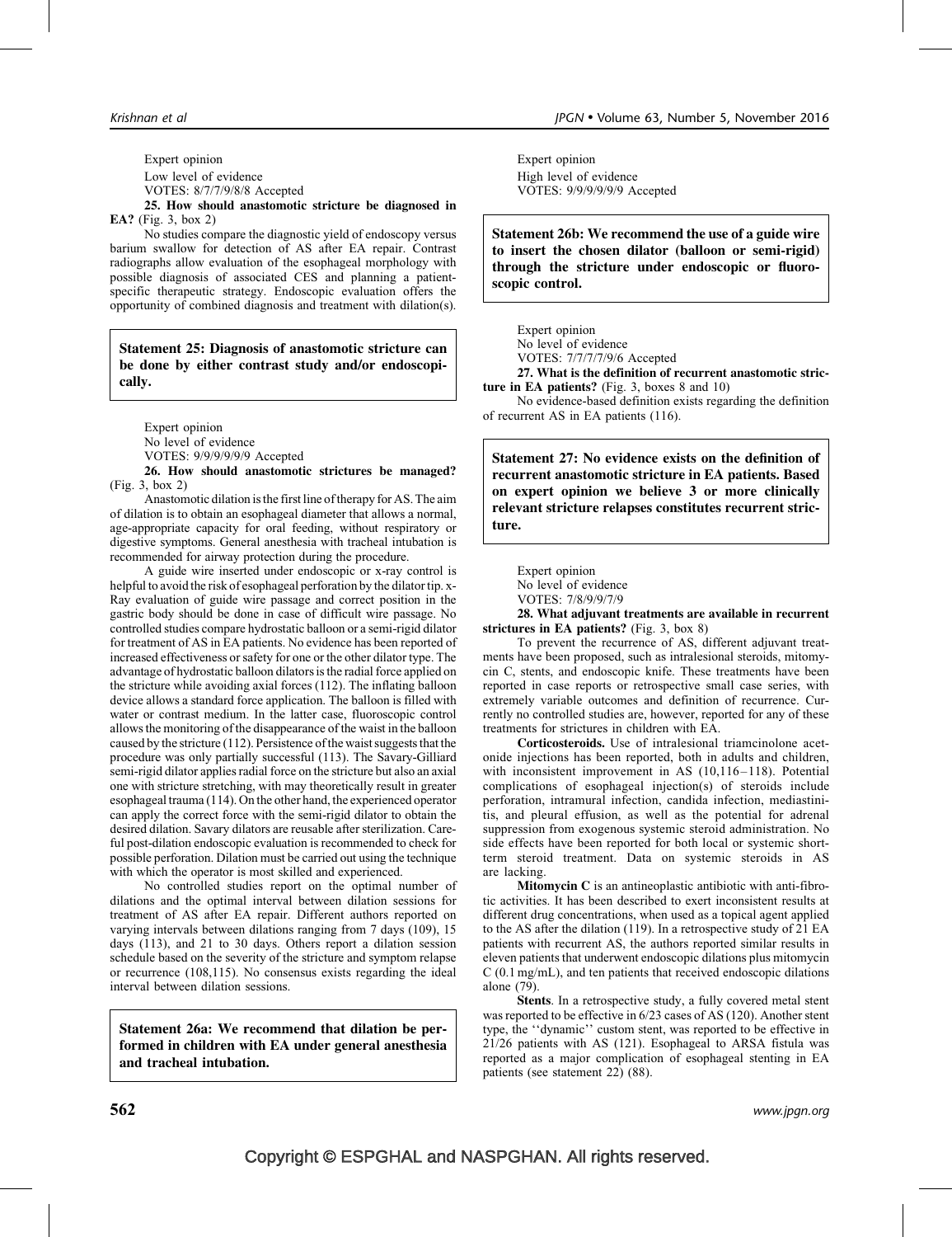Endoscopic knife. AS section was reported in several patients as an adjuvant effective strategy in resistant and recurrent AS [\(122\)](#page-19-0).

Statement 28: Potential adjuvant treatments for the management of recurrent strictures in EA patients may include intralesional and/or systemic steroids, topical application of mitomycin C, stents and an endoscopic knife.

Expert opinion No level of evidence VOTES: 8/9/8/9/9/9 Accepted

Congenital stenosis in EA

29. How should congenital stenosis in EA be diagnosed? ([Fig. 2](#page-5-0), box 6)

CES is characterized by an intrinsic circumferential narrowing of the distal esophageal lumen that is present at birth, although it may not necessarily be symptomatic in the neonate. Incidence of CES in patients with EA is high, and has been reported to be present in between 3% and 47% of patients [\(76,123–127\)](#page-18-0). In contrast, the incidence of CES is 1 in 25,000 to 50,000 live births in the general population [\(127\).](#page-19-0) In patients with EA, CES may be suspected during the initial surgery [\(124\)](#page-19-0), or afterward because of symptoms of dysphagia in patients without AS, or during routine anastomosis evaluation by barium swallow or endoscopy. Diagnosis of CES associated with EA is difficult, and treatment may be delayed. Therefore, in all children operated for EA, a high index of suspicion for associated CES is required, especially in the presence of dysphagia, food impaction, feeding difficulties, failure to thrive, respiratory symptoms, or AS. Esophagogram allows diagnosis of CES in the majority of patients. In a retrospective study,  $>1$ radiological examination was, however, required, because the diagnosis of CES was either missed or misinterpreted as transient spasm, dysmotility, or esophageal narrowing due to reflux [\(76\)](#page-18-0). Endoscopy confirms the diagnosis by revealing normal esophageal mucosa and esophageal narrowing distal to the anastomosis.

Three subtypes of CES are known: ectopic tracheobronchial remnants (TBRs) in the esophageal wall, segmental fibromuscolar hypertrophy (FMH) of the muscle and submucosal layers with fibrosis, and a membranous diaphragm [\(127\).](#page-19-0) Conventional imaging tools as well as CT scan and magnetic resonance imaging cannot differentiate TBR from FMH [\(127\).](#page-19-0) Endoscopic ultrasonography with miniprobes inserted through the operative channel of the standard gastroscope or by the side of a thin endoscope, allows the evaluation of the esophageal wall at level of CES, and can differentiate FMH from TBR subtypes [\(126,128–130\).](#page-19-0)

Statement 29: In EA patients we recommend esophagram as the first step in suspected CES, and endoscopy to confirm the diagnosis and exclude other pathology.

Expert opinion Low level of evidence VOTES: 9/9/9/9/8/9 Accepted 30. How should congenital stenosis be managed in EA

patients? [\(Fig. 3,](#page-6-0) box 6)

There is no consensus about treatment of CES. Conservative treatment involves endoscopic dilation(s) of CES with balloon or Savary dilator under general anesthesia. Dilation of CES is attempted as a first-step treatment in all patients in many series [\(76,123–126\).](#page-18-0) In a series of 47 patients with CES, Romeo reported that conservative treatment was effective in 96% of cases, for both the tracheobronchial remnants or fibromuscular subtypes of CES [\(126\)](#page-19-0). McCann [\(76\)](#page-18-0) reported that 59% of patients were successfully treated with dilations. Because no technique has been shown to be superior to the other, the choice of dilation technique (bouginage or balloon dilator) depends on personal experience or preference of the operator.

Surgery is reserved for cases where dilations have failed [\(76\),](#page-18-0) or in the presence of a diagnosis of tracheobronchial remnants [\(76,125,127,128\).](#page-18-0) There is, however, no difference in outcome following dilation of the tracheobronchial remnants or fibromuscular subtypes of CES [\(126\).](#page-19-0)

Esophageal perforation during dilation may occur in 3.4% to 18% of procedures, especially following treatment of the tracheobronchial remnant subtype [\(76,126,127\).](#page-18-0)

Statement 30: We suggest endoscopic dilation as the first line of treatment in CES.

Expert opinion Moderate level of evidence VOTES: 9/9/9/7/9/8 Accepted

 Eosinophilic esophagitis (EoE) in EA 31. What is the impact of eosinophilic esophagitis on symptoms in EA patients? [\(Fig. 3,](#page-6-0) box 8)

There are no case-control studies on the prevalence of EoE in patients with EA. 48 cases of EoE in EA patients have been reported in literature [\(25,75,131–135\)](#page-17-0). The largest reported number was in the study by Dhaliwal et al, which reported a 17% incidence in a retrospective review of biopsies taken from 103 EA patients for a 13-year period. This is greater than the reported incidence of EoE in the general pediatric population, of 1 in 10,000 children, and 8% to 10% in children with suspected GER refractory to antireflux treatment [\(136\)](#page-20-0). The higher incidence of EoE in the EA cohort has been ascribed to a possible genetic association, impairment of esophageal mucosal barrier function by acid refluxate and prolonged exposure to acid suppressive medication [\(75\)](#page-18-0). The majority of EA patients with EoE had type C EA in these studies. In the study by Dhaliwal et al 28% had LG EA and EA patients with LG had an 11.8 times relative risk of developing EoE in this study [\(75\)](#page-18-0). As presenting symptoms of EoE are similar to those of GER, misdiagnosis or delayed diagnosis often occurs in EA [\(75\).](#page-18-0) Compared to EA patients without EoE, EA patients with EoE had a significantly higher incidence of symptoms of vomiting, dysphagia, or cyanotic spells, and also had a significantly higher incidence of fundoplication and gastrostomy for feeding difficulties [\(75\)](#page-18-0). In the study by Dhaliwal et al, 38% had a stricture at the time of diagnosis of EoE, and a significantly greater number of patients with EoE developed late strictures  $(>1$  year of age) when compared with those without EoE [\(75\).](#page-18-0) In this study, EA patients had a 1.9 times relative risk for stricture formation if they had EoE, LG, or both. The relative risk of EA patients with both LG and EoE developing strictures was 4:1 [\(75\).](#page-18-0) A high prevalence of strictures has been reported in the other studies as well [\(131–134\)](#page-19-0).

Statement 31: EoE needs to be excluded in EA patients of all ages with dysphagia, reflux symptoms, coughing,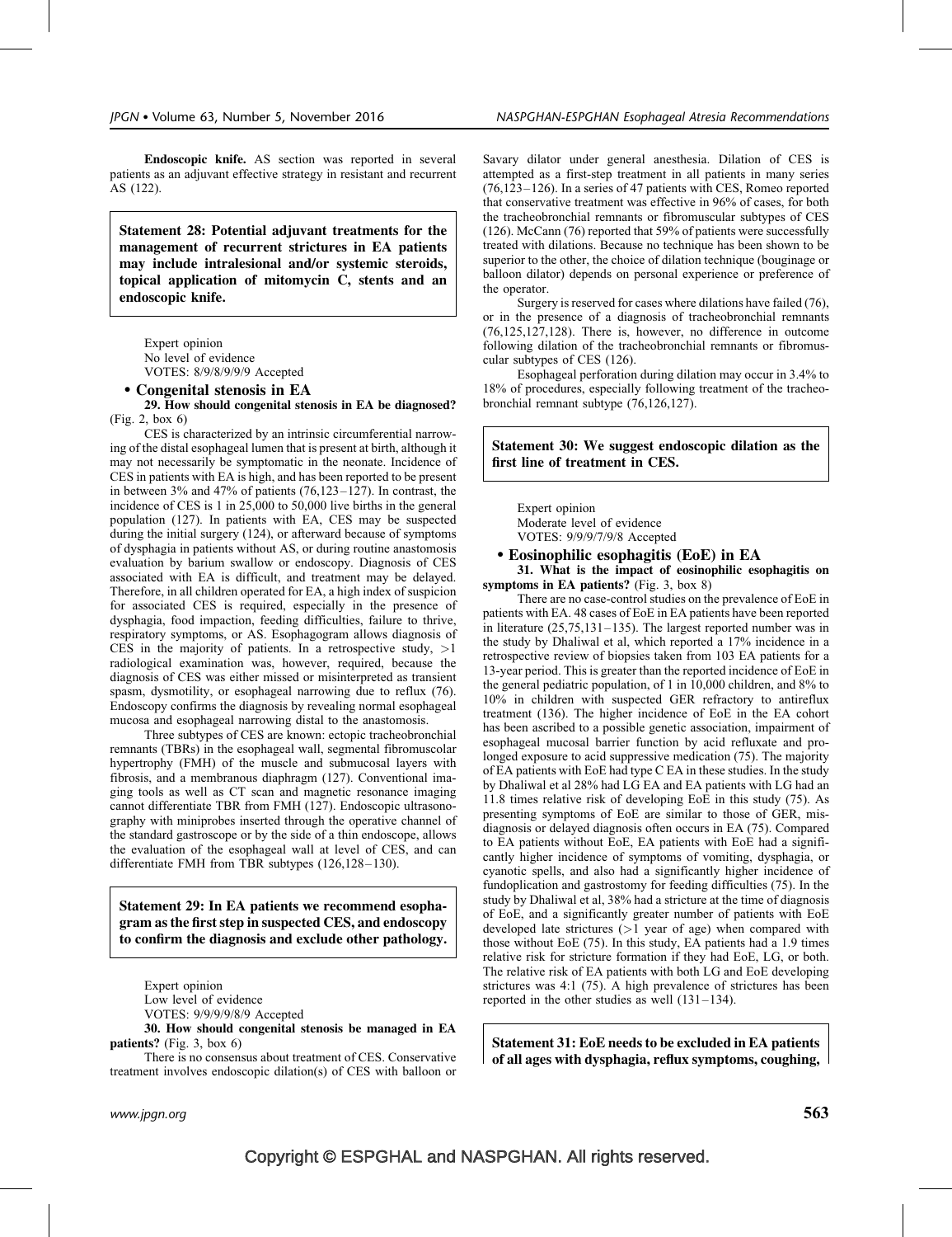## choking, or recurrent strictures that are refractory to PPI, before proceeding to anti-reflux surgery.

Expert opinion Low level of evidence VOTES: 9/8/7/9/9/9 Accepted 32. How should EoE be diagnosed and managed in EA patients?

For a proper diagnosis of EoE, it is important to demonstrate hypereosinophilia (>15 eosinophils/high-powered field) in patients on high-dose acid suppression with PPIs. Multiple esophageal biopsies in keeping with standard guidelines for diagnosis of EoE, need to be taken during esophagoscopy, because EoE is described as a patchy disease process [\(136\)](#page-20-0). Moreover, on endoscopy, the typical macroscopic findings of EoE—namely furrows and white exudates—may not be seen in all EA patients [\(75,131–](#page-18-0) [133\).](#page-18-0) There is no evidence that the treatment and management of EoE in EA patients should be different from other children.

Therefore, current recommendations for treatment of EoE in the general population should be followed in EA patients [\(137,138\)](#page-20-0). The only study to look at outcomes post-treatment of EoE in EA patients was by Chan et al. They reported that for a median followup period of 23 months, treatment of EoE resulted in an improvement, not only in histology, with a significant reduction in the intraepithelial eosinophil count, but also in symptoms of dysphagia and reflux, prevalence of strictures, and need for dilations [\(139\).](#page-20-0)

Statement 32: We recommend multiple esophageal biopsies, both proximal and distal to the anastomosis for the diagnosis of EoE. Management of EA patients with EoE should follow consensus recommendations for treatment of EoE in the general population.

Expert opinion Low level of evidence VOTES: 9/8/9/9/9/9 Accepted

## Associated gastrointestinal conditions in children with EA

Approximately 50% of EA patients have 1 or more other GI anomalies—mostly commonly part of which the VACTERL association (vertebral, anorectal malformations, cardiovascular, renal, and limb anomalies) [\(140\).](#page-20-0) The incidence of GI anomalies, excluding anorectal malformations, in association with EA, varies from 3.6% to 7.5% [\(141\).](#page-20-0)

Hypertrophic pyloric stenosis (HPS). HPS occurs in approximately 1 in 400 live births in the western population [\(142,143\).](#page-20-0) The 7.5% incidence of HPS in EA patients reported by Van Beelan was 30 times higher than the 0.25% incidence of HPS in the normal population [\(143\).](#page-20-0) The diagnosis was generally delayed, with a median of 6 days (range, 1–21 days) [\(144\)](#page-20-0).

Malrotation. The reported incidence of malrotation in EA patients has ranged from 8.6- 12.7% [\(141\).](#page-20-0) There is often a delay in diagnosis and there are reports of death due to volvulus [\(141\).](#page-20-0) In EA patients, often only the anastomosis is imaged, as a result of which a malrotation can be missed. Upadhyay felt that contrast studies should include the duodenum to note the rotation of the bowel, and at the time gastrostomy is performed, along with searching for other atresias, one should look for malrotation of the small intestine [\(145\).](#page-20-0)

Heterotopic gastric mucosa (HGM). A well-defined area of HGM or ''inlet patch,'' typically located in the proximal esophagus

just inferior to the upper esophageal sphincter [\(146\)](#page-20-0), has been reported in up to 34% of patients with EA [\(147\)](#page-20-0) versus 0.1% to 10% in adults and up to 21% in children [\(146\)](#page-20-0). HGM is typically considered a benign finding, but studies show that GI or respiratory complications can occur as a result of acid secretion from HGM [\(148\)](#page-20-0). Symptoms described include mild dysphagia, GI bleeding, ulceration, fistula formation, strictures, malignancy, cough, wheezing, and asthma [\(149\).](#page-20-0)

Duodenal atresia (DA)/duodenal stenosis (DS). The association of EA and DA/DS is well recognized, although uncommon [\(150,151\)](#page-20-0). In babies with EA-TEF, the diagnosis of a coexisting duodenal obstructing lesion can usually be made on the basis of a plain radiographic study of the chest and abdomen, while in those with pure EA, the diagnosis may be subtler and may require the use of ultrasound or instillation of contrast material into a gastrostomy [\(152\).](#page-20-0) Quite often, the DA/DS is not appreciated until esophageal continuity is established, or when gastrostomy feedings fail [\(153\)](#page-20-0).

Heterotopic pancreas (HP). HP is defined as pancreatic tissue lacking anatomical and vascular continuity with the pancreatic gland, which is most often located along the greater curvature of the prepyloric antrum. A prospective case-control study in children with EA reported a significantly higher incidence of gastric HP in 18.7% of EA patients compared with 0.5% in the control group [\(154\)](#page-20-0). None developed complications related to HP [\(154\).](#page-20-0)

Dumping syndrome. Dumping syndrome can occur after primary anastomosis of EA without anti-reflux surgery [\(153\).](#page-20-0) It can manifest as feed refusal, nausea, retching, pallor, lethargy, diaphoresis, and watery diarrhea [\(155\)](#page-20-0). Michaud et al have reported the cases of 2 children with EA who presented with dumping syndrome without any known precipitating factors, such as fundoplication or associated microgastria [\(156\).](#page-20-0) Previous reports of dumping syndrome in EA had so far been related to fundoplication [\(29\)](#page-17-0). Studies have shown that abnormal gastric emptying is frequent in EA patients [\(74,157,158\).](#page-18-0) Both abnormal gastric emptying and/or damage to the vagus nerve during esophageal anastomosis may lead to dumping syndrome [\(29,156\).](#page-17-0)

#### Transition to adulthood

The first generation of patients successfully operated for EA are reaching their sixth decade of life, highlighting that EA is becoming more and more an adult health issue. Moreover, since the late 1960s,  $>70\%$  (and now  $>90\%$ ) of patients survive to adulthood. Therefore, a growing number of EA survivors are adults and focus on the long-term outcomes in these patients is necessary.

33. What are the long-term digestive morbidities of EA in adulthood?

# Symptoms

In adult EA patients, ongoing GI symptoms are common, whereas respiratory problems are less frequent. Despite the frequency of these GI symptoms, it is striking that most adults born with EA have grown accustomed to living with a degree of dysphagia and reflux symptoms, and often do not consider them problematic enough to seek medical attention. This can result in suboptimal management of GER. Six case series reporting GI symptoms in adult patients older than 18 years have been so far reported [\(19,46,159–161\)](#page-17-0). Only one compared 101 adult patients operated for EA with their native esophagus born between 1947 and 1985 (mean follow-up 36 years, range 22–57 years) with a random selected population of 287 control subjects [\(19\).](#page-17-0)

a. Dysphagia: Symptoms of dysphagia are extremely fre-quent and affect 39% [\(31\)](#page-17-0) to 85% [\(19\)](#page-17-0) of adults; a significantly higher proportion than in control subjects (2%) [\(19\).](#page-17-0) The roles of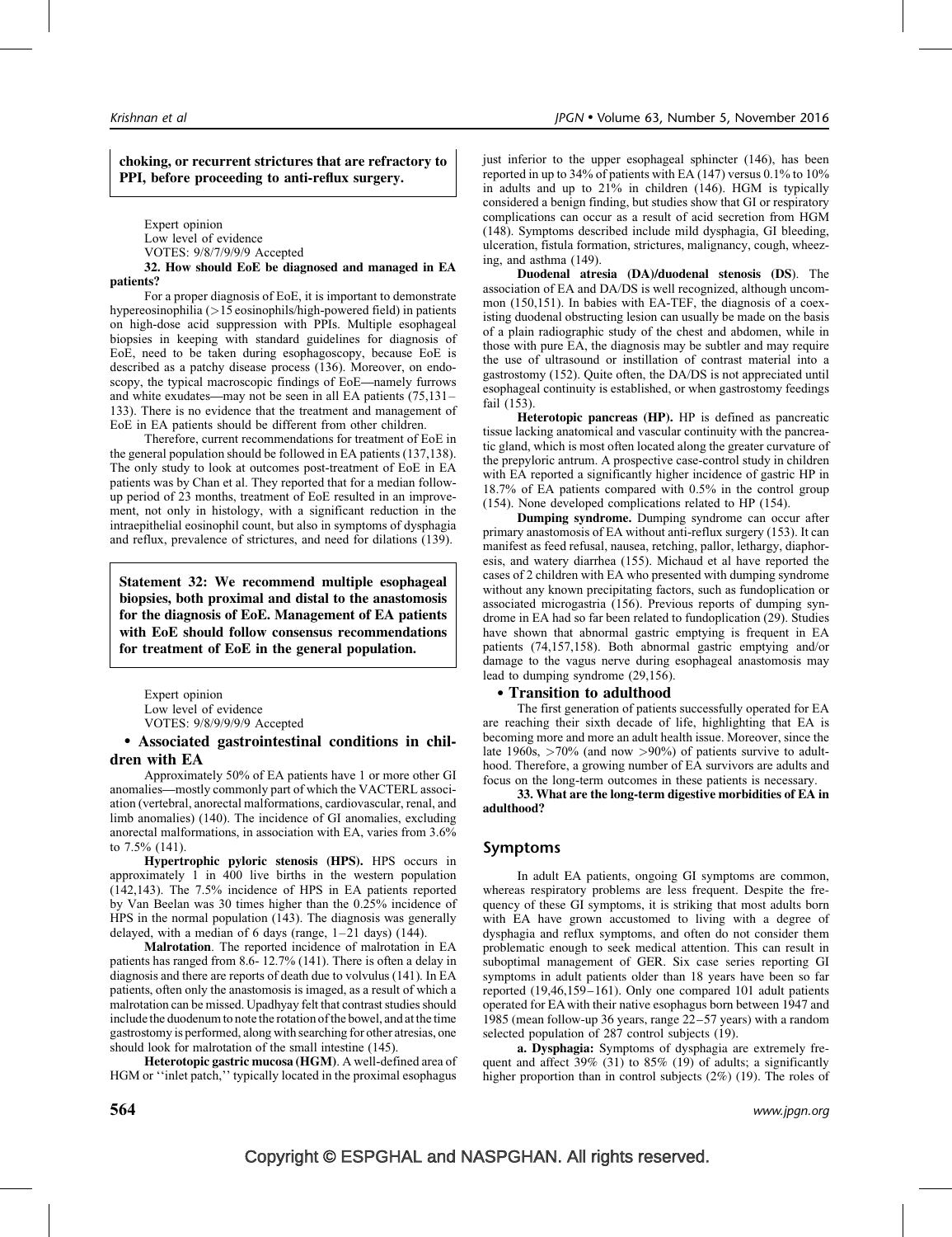dysmotility or residual stricture are not yet clear in adults. The benefit of dilation of strictures has not been established in this population.

b. Reflux: The prevalence of symptomatic GER is significantly higher among the patients than among controls (34% vs 8%), as reported by Sistonen [\(19\)](#page-17-0). Taylor et al found that GER symptoms were reported by 63% of subjects, and 25% of these had severe reflux symptoms, defined as occurring at least 3 days/wk [\(159\).](#page-20-0)

Statement 33a: Dysphagia and symptoms of GER continue into adulthood in EA patients, and are more frequent in EA survivors than in the general population.

Expert opinion High level of evidence VOTES: 9/9/9/9/9/9 Accepted

# Esophagitis and Barrett Esophagus

Sistonen et al describe 101 patients with their native esophagus who systematically underwent upper GI endoscopy. GER symptoms and dysphagia were equally common in individuals with normal histology, histologic esophagitis, or epithelial metaplasia [\(19\)](#page-17-0). Overall, endoscopic esophagitis was reported in 8% to 58%, histological esophagitis in 24% to 90% and macroscopic Barrett esophagus in  $6\%$  to 31%. Columnar epithelial metaplasia without goblet cells occurred in 0 to 19% of patients, and with goblet cells in 4% to 12%. Based on these findings, the prevalence of Barrett esophagus is at least 4-fold higher among the adult population with repaired EA compared with general population.

In a multivariate logistic regression analysis, Sistonen et al showed that surgically treated AS during infancy, LG requiring myotomy to enable primary anastomosis, recurrent TEF, AS in adulthood, and patient age were the most significant predictive factors for the occurrence of epithelial metaplasia with or without goblet cells. Surgical complications, patient age, and impaired esophageal motility were significant predictors of development of epithelial metaplasia [\(Table 3](#page-16-0)).

Statement 33b: The incidence of esophagitis and esophageal gastric and intestinal metaplasia (Barrett) is increased in adults with EA as compared with the general population.

Expert opinion High level of evidence VOTES: 9/9/9/9/9/9 Accepted

### Cancer

To date, 8 case reports of esophageal cancer (3 adenocarcinoma [\(162–164\)](#page-20-0), 5 squamous cell carcinoma [\(31,159,165,166\)](#page-17-0)) occurring between 20 and 46 years have been reported. One cohort study in Finland revealed that the relative risk of esophageal cancer in adults operated for EA was lower than the calculated 500-fold higher risk when compared with the normal control population [\(167\).](#page-20-0) A retrospective review of the EA database from the Royal Children's Hospital in Melbourne (798 patients [309 patients older than 40 years]) was performed to identify cases of esophageal cancer developing in this cohort. At the time of the publication, 4 of 309 patients had developed esophageal squamous cell carcinoma, for the age of 40 years. The cumulative incidence of esophageal squamous cell carcinoma in this age group was 50 times that expected in the general population [\(166\)](#page-20-0). No adequately powered study has been published that measures the risk of developing cancer in adults with EA. Mitomycin, usually classified as an alkylating agent, used as an adjuvant therapy in the treatment of recurrent strictures in EA patients, may be an additional long-term risk factor and patients who have been treated with it warrant additional specific surveillance.

Statement 33c: While current studies show no increase incidence of esophageal cancer (adenocarcinoma, squamous cell carcinoma) in adults with EA, esophageal cancer remains a concern.

Expert opinion Low level of evidence VOTES: 9/9/9/9/9/9 Accepted

34. Is medical transitioning to adult medico-surgical services necessary?

Studies have shown that most adult patients with EA do not have any follow-up nor any contact with the hospital beyond childhood [\(31\).](#page-17-0) Moreover, they do not seek medical attention for symptoms that have been present since infancy. Only 10% of patients are on appropriate treatment for GER; 34% are symptomatic but do not seek medical attention although they should be treated [\(19\)](#page-17-0). Undertreatment leads to the high incidence of unrecognized esophagitis and gastric/intestinal metaplasia. Transitioning is essential to bridge from pediatric to adult care to ensure that comprehensive care is provided throughout the life of all patients with EA. It is essential to plan this transition with the adult health care physician who can be a general practitioner, a surgeon, a gastroenterologist, a pulmonologist, or any informed specialist aware of the specifics of the care of adults operated for EA. No study addresses transition issues in patients with EA.

Statement 34: We recommend transition of young adults from pediatric care to an adult physician with expertise in EA (general practitioner, surgeon, gastroenterologist, pulmonologist, or any informed specialist aware of the specificities of the care of adults operated for EA).

Expert opinion No level of evidence Votes: 8/8/8/9/9/9 Accepted 35. How should surveillance be managed in adult EA

patients after transition from childhood? [\(Fig. 1,](#page-2-0) box 11) The intended effect of surveillance is a comprehensive clinical and endoscopic screening system aimingto start treatment early when indicated, to prevent the development of esophageal malignancy, and to detect early signs of intestinal metaplasia and squamous cell carcinoma. Endoscopic surveillance should be performed: systematically every 5 to 10 years; if a new esophageal symptom occurs; and if regular symptoms (such as dysphagia) worsen. Early evidence of squamous cell carcinoma and adenocarcinoma of the esophagus are generally small, subtle mucosal abnormalities. Therefore, to optimize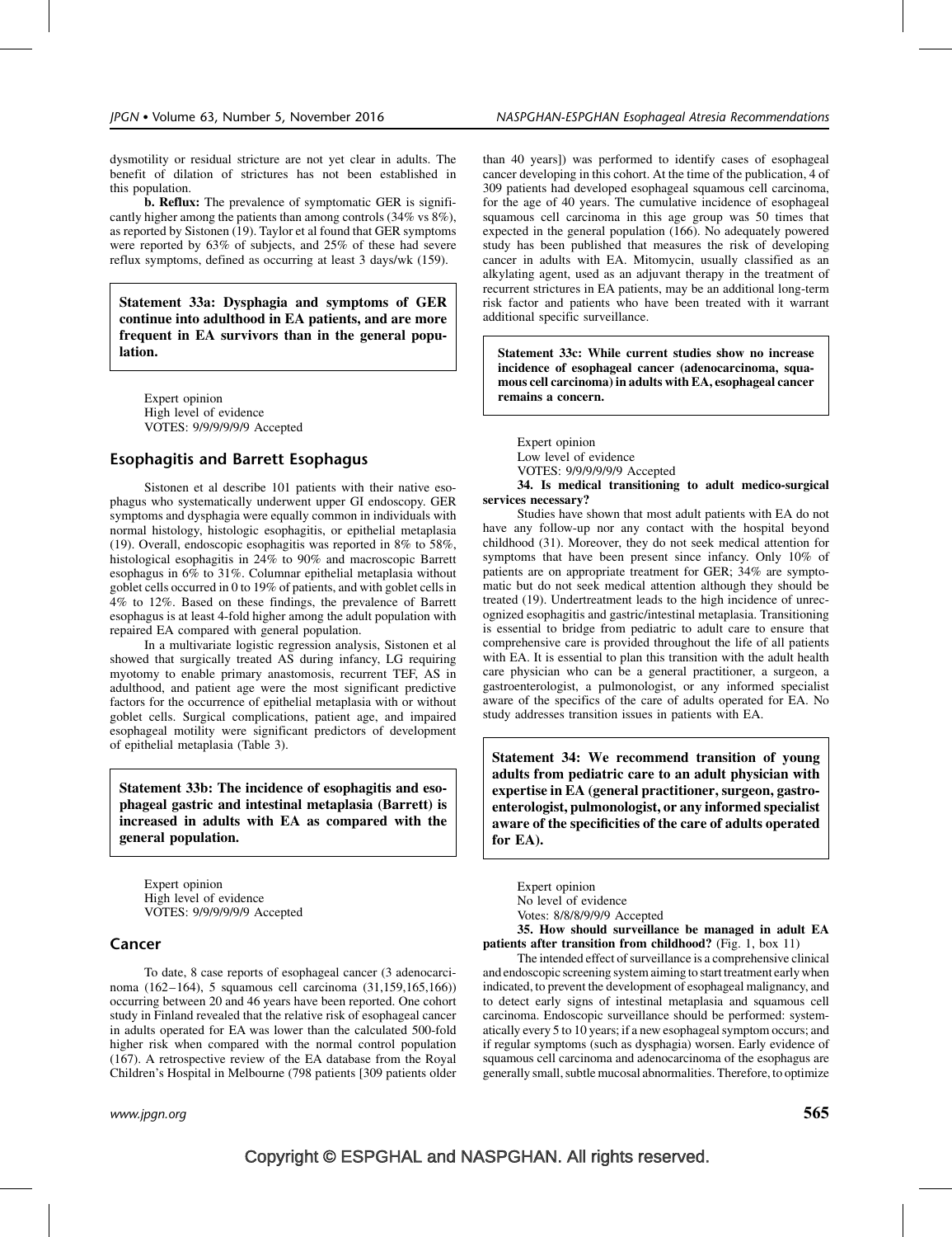<span id="page-16-0"></span>

|                                                                                                                                                                 |                                   |           |                            |         | Patients who                                                                                                  |            |                      | Endoscopic |              |                         |                                |
|-----------------------------------------------------------------------------------------------------------------------------------------------------------------|-----------------------------------|-----------|----------------------------|---------|---------------------------------------------------------------------------------------------------------------|------------|----------------------|------------|--------------|-------------------------|--------------------------------|
| References                                                                                                                                                      | patients<br>ż.                    |           | Age, y Dysphagia, % Reflux |         | symptoms, % endoscopy (N) esophagitis, % esophagitis, % esophagus, % metaplasia, % metaplasia, %<br>underwent | Endoscopic | Histological Barrett |            | Gastric      | Intestinal              | Cancer<br>$\widehat{\epsilon}$ |
| Chetcuti et al (46)                                                                                                                                             | 125                               | $18 - 39$ | 53                         |         | ź                                                                                                             | Ź          | ≨                    | Ź          | Ź            |                         |                                |
| Krug et al (32)                                                                                                                                                 |                                   | $18 - 26$ | ŗ                          | 33      | 34                                                                                                            | 26         | 24                   |            |              |                         | $\sum_{i=1}^{n}$               |
| Deurloo et al (31)                                                                                                                                              | 38                                | $28 - 45$ | 39                         | $^{49}$ |                                                                                                               |            |                      |            |              |                         | (squamous                      |
|                                                                                                                                                                 |                                   |           |                            |         |                                                                                                               |            |                      |            |              |                         | carcimoma)                     |
| Taylor et al (159)                                                                                                                                              | 132                               | $20 - 48$ | 25                         | 3       |                                                                                                               | $58^{*}$   | ≸                    |            |              |                         | (squamous                      |
|                                                                                                                                                                 |                                   |           |                            |         |                                                                                                               |            |                      |            |              |                         | carcimoma)                     |
| Sistonen et al (19)                                                                                                                                             | 101 ( $vs. 287$ controls) $22-57$ |           | 85                         | 34      |                                                                                                               |            | 25                   |            |              |                         |                                |
| Hyunh-Trudeau et al (161)                                                                                                                                       |                                   | $18 - 44$ | 73                         | 29      | 32                                                                                                            |            | 25                   |            | $\mathsf{P}$ | $\overline{\mathsf{c}}$ |                                |
| Mild esophagitis, 8%; moderate esophagitis 40%; severe esophagitis 10%<br>Esophagitis mild in 22 patients, and moderate in 3 patients.<br>$NA = not available.$ |                                   |           |                            |         |                                                                                                               |            |                      |            |              |                         |                                |

TABLE 3. Studies conducted in adults

TABLE 3. Studies conducted in adults >18 years with esophageal atresia

 $>$ 18 years with esophageal atresia

detection rates, advanced mucosal imaging techniques should be used. Acetic acid staining is a cheap and sensitive technique to accentuate the squamocolumnar junction. Chromoendoscopy with Lugol iodine sprayed onto the mucosal surface improves visualization of subtle squamous dysplasia from the surrounding normal mucosa because the iodine is not taken up by the dysplastic mucosa. Narrow band imaging has also been described detect early squamous cell carcinoma. In cases of endoscopic Barrett esophagus, 4 quadrants biopsies should be taken every centimeter.

No study reports the benefit of a systematic surveillance in adults with EA.

Statement 35: We recommend regular clinical followup in every adult patient with EA, with special reference to presence of dysphagia, GER, respiratory symptoms and anemia with:

- 1. Routine endoscopy (with biopsies in 4 quadrants at gastroesophageal junction and anastomotic site) at time of transition into adulthood and every 5 to 10 years.
- 2. Additional endoscopy if new or worsening symptoms develop.

3. In presence of Barrett as per consensus recommendations.

Expert opinion No level of evidence Votes: 9/9/8/8/7/9 Accepted

• Quality of life 36. Is quality of life (QOL) impaired in EA patients?

# Children

Three noncontrolled studies have evaluated QoL in children and adolescents with EA. Peetsold et al reported global QoL scores to be similar to healthy controls. Children reported their general health perception as being affected by GER symptoms. Older age negatively affects health related-QoL (HRQoL) [\(20\)](#page-17-0). Legrand et al, using a PedsQL score in 57 type C EA patients with a mean age of 13 years showed a lower score in EA patients when compared with healthy controls, but higher scores in comparison to patients with diabetes and other chronic diseases. Similarly, GER was an independent risk factor for poor QoL [\(18\)](#page-17-0). Dingenman et al studied children and adults with complicated EA (delayed anastomosis, stricture requiring >10 dilations, major surgical revision, or esophageal replacement), and the childrens' families. Of note, these patients also had a high incidence (>90%) of associated malformations. The health related QoL was in the normal range in children with delayed anastomosis. The family impact was important, with 30% of parents scoring positive for suspected depression [\(168\)](#page-20-0).

# Adults

Ure et al reported 50 adults born between 1963 and 1971 (mean age 25y) with EA, without a control group. Those patients with primary anastomosis had unimpaired QOL [\(169\).](#page-20-0) Deurloo et al reported 97 patients >16 years (range 16–48 years), with a response rate of 80%. No differences were noted in overall physical and mental health between EA patients and healthy subjects. EA patients, however, reported worse general health and less vitality than healthy subjects. 34% of patients perceived their QOL to be impaired due to GI symptoms [\(170\).](#page-20-0)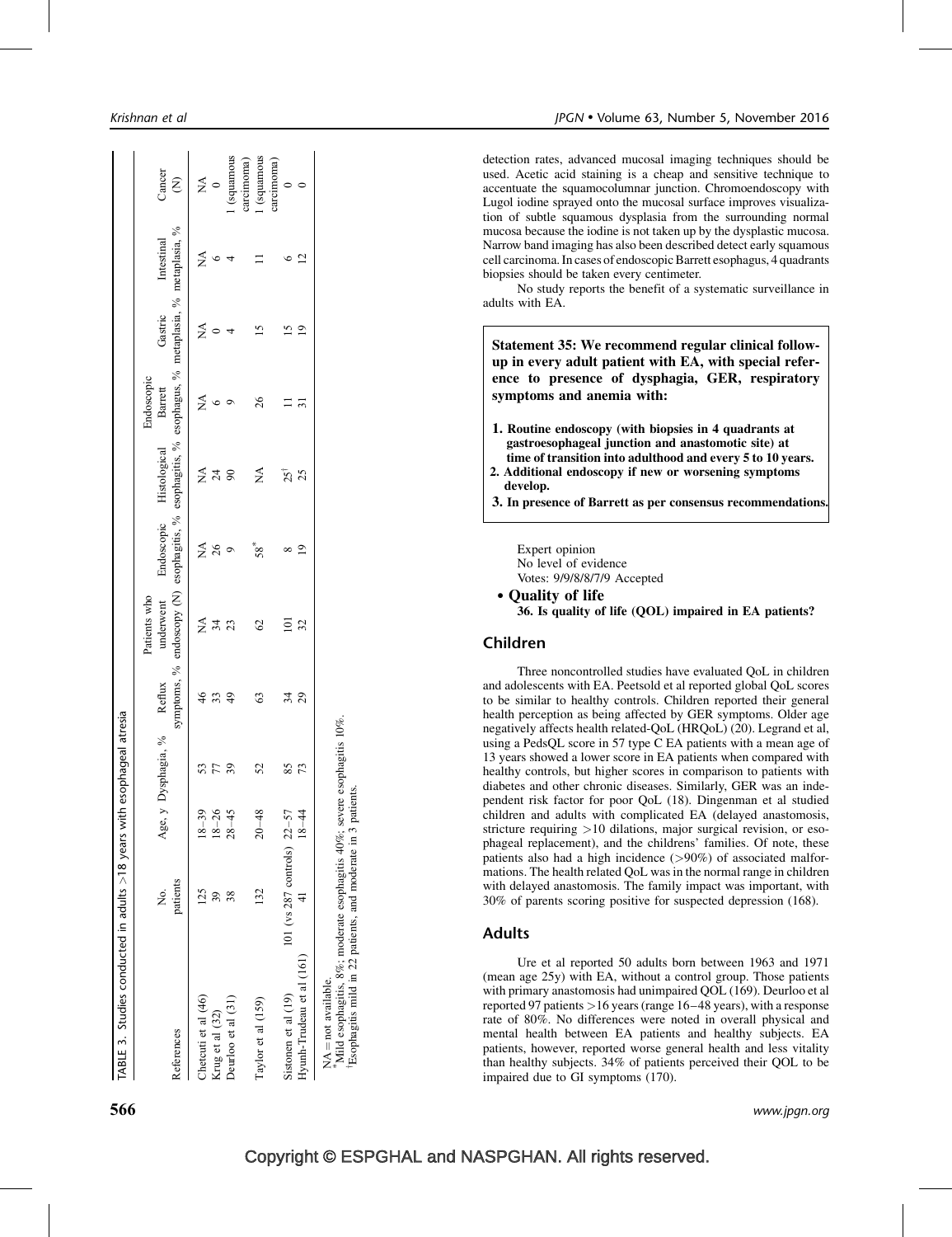<span id="page-17-0"></span>Koivusalo et al studied patients born between 1947 and 1956 with isolated EA and few associated malformations [\(171\)](#page-20-0). According to SF-36 and a visual analog scale, the health- related QoL of EA patients was not worse than that of general population. Only the GI quality of life index (GIQLI) dimension measuring GER was lower in EA patients.

Statement 36: Although GI and respiratory symptoms and associated comorbidities (esophageal replacement and congenital anomalies) may negatively impact HRQoL, no evidence currently shows that the overall HRQoL is impaired in children and adults with EA compared with the general population. We recommend long-term medical and psychosocial support for these patients and families.

Expert opinion Moderate level of evidence VOTES: 9/9/9/8/7/9 Accepted

Acknowledgments: The authors acknowledge the invaluable contributions from Prof Arnold Coran, Prof Robin Cotton, Prof Risto Rintala, Prof Rene Wijnen, Prof Tom Kovesi who are all members of the steering committee of the International Network on Esophageal Atresia (INOEA) in reviewing and endorsing these guidelines. The authors also wish to acknowledge the contribution of parent/patient support associations, represented by Mr Graham Slater from EAT who also kindly reviewed the guidelines.

#### REFERENCES

- 1. Shaw-Smith C. Oesophageal atresia, tracheo-oesophageal fistula, and the VACTERL association: review of genetics and epidemiology. J Med Genet 2006;43:545–54.
- 2. Kovesi T, Rubin S. Long-term complications of congenital esophageal atresia and/or tracheoesophageal fistula. Chest 2004;126:915–25.
- 3. Rintala RJ, Pakarinen MP. Long-term outcome of esophageal anastomosis. Eur J Pediatr Surg 2013;23:219–25.
- 4. Castilloux J, Noble AJ, Faure C. Risk factors for short- and long-term morbidity in children with esophageal atresia. J Pediatr 2010;156:755–60.
- 5. Guyatt GH OA, Vist GE. GRADE: an emerging consensus on rating quality of evidence and strength of recommendations. BMJ 2008;336:924–6.
- 6. Guyatt G, Oxman AD, Akl EA, et al. GRADE guidelines: 1. Introduction-GRADE evidence profiles and summary of findings tables. J Clin Epidemiol 2011;64:383–94.
- 7. Guyatt GH, Oxman AD, Kunz R, et al. GRADE guidelines: 2. Framing the question and deciding on important outcomes. J Clin Epidemiol 2011;64:395–400.
- 8. Balshem H, Helfand M, Schunemann HJ, et al. GRADE guidelines: 3. Rating the quality of evidence. J Clin Epidemiol 2011;64:401-6.
- 9. Guyatt GH, Oxman AD, Vist G, et al. GRADE guidelines: 4. Rating the quality of evidence—study limitations (risk of bias). J Clin Epidemiol 2011;64:407–15.
- 10. Hsu BJ, Terracciano L, Kreis J, et al. Application of GRADE: making evidence-based recommendations about diagnostic tests in clinical practice guidelines. Implement Sci 2011;6:1748-5908.
- 11. Lindahl H, Rintala R. Long-term complications in cases of isolated esophageal atresia treated with esophageal anastomosis. J Pediatr Surg  $1995:30:1222-3$ .
- 12. Banjar HH, Al-Nassar SI. Gastroesophageal reflux following repair of esophageal atresia and tracheoesophageal fistula. Saudi Med J 2005;26:781–5.
- 13. McKinnon LJ, Kosloske AM. Prediction and prevention of anastomotic complications of esophageal atresia and tracheoesophageal fistula. J Pediatr Surg 1990;25:778–81.
- 14. Deurloo JA, Ekkelkamp S, Schoorl M, et al. Esophageal atresia: historical evolution of management and results in 371 patients. Ann Thorac Surg 2002;73:267–72.
- 15. Cozzi DA, Zani A, Conforti A, et al. Pathogenesis of apparent lifethreatening events in infants with esophageal atresia. Pediatr Pulmonol 2006;41:488–93.
- 16. Shawyer AC, D'Souza J, Pemberton J, et al. The management of postoperative reflux in congenital esophageal atresia-tracheoesophageal fistula: a systematic review. Pediatr Surg Int 2014;30:987-96.
- 17. Vandenplas Y, Rudolph CD, Di Lorenzo C, et al. Pediatric gastroesophageal reflux clinical practice guidelines: joint recommendations of the North American Society for Pediatric Gastroenterology, Hepatology, and Nutrition (NASPGHAN) and the European Society for Pediatric Gastroenterology, Hepatology, and Nutrition (ESPGHAN). J Pediatr Gastroenterol Nutr 2009;49:498–547.
- 18. Legrand C, Michaud L, Salleron J, et al. Long-term outcome of children with oesophageal atresia type III. Arch Dis Child 2012;97:808–11.
- 19. Sistonen SJ, Koivusalo A, Nieminen U, et al. Esophageal morbidity and function in adults with repaired esophageal atresia with tracheoesophageal fistula: a population- based long-term follow-up. Ann Surg 2010;251:1167–73.
- 20. Peetsold MG, Heij HA, Deurloo JA, et al. Health-related quality of life and its determinants in children and adolescents born with oesophageal atresia. Acta Paediatr 2010;99:411–7.
- 21. Mousa HM, Rosen R, Woodley FW, et al. Esophageal impedance monitoring for gastroesophageal reflux. J Pediatr Gastroenterol Nutr 2011;52:129–39.
- 22. Catalano P, Di Pace MR, Caruso AM, et al. Gastroesophageal reflux in young children treated for esophageal atresia: evaluation with pHmultichannel intraluminal impedance. J Pediatr Gastroenterol Nutr 2011;52:686–90.
- 23. Frohlich T, Otto S, Weber P, et al. Combined esophageal multichannel intraluminal impedance and pH monitoring after repair of esophageal atresia. J Pediatr Gastroenterol Nutr 2008;47:443–9.
- 24. van Wijk M, Knuppe F, Omari T, et al. Evaluation of gastroesophageal function and mechanisms underlying gastroesophageal reflux in infants and adults born with esophageal atresia. J Pediatr Surg 2013;48:2496–505.
- 25. Pedersen RN, Markow S, Kruse-Andersen S, et al. Esophageal atresia: gastroesophageal functional follow-up in 5-15 year old children. J Pediatr Surg 2013;48:2487–95.
- 26. Shah R, Varjavandi V, Krishnan U. Predictive factors for complications in children with esophageal atresia and tracheoesophageal fistula. Dis Esophagus 2015;28:216–23.
- 27. Schalamon J, Lindahl H, Saarikoski H, et al. Endoscopic follow-up in esophageal atresia-for how long is it necessary? J Pediatr Surg 2003;38:702–4.
- 28. Lindahl H, Rintala R, Louhimo I. Failure of the Nissen fundoplication to control gastroesophageal reflux in esophageal atresia patients. J Pediatr Surg 1989;24:985–7.
- 29. Holschneider P, Dubbers M, Engelskirchen R, et al. Results of the operative treatment of gastroesophageal reflux in childhood with particular focus on patients with esophageal atresia. Eur J Pediatr Surg 2007;17:163–75.
- 30. Koivusalo A, Pakarinen MP, Rintala RJ. The cumulative incidence of significant gastrooesophageal reflux in patients with oesophageal atresia with a distal fistula—a systematic clinical, pH-metric, and endoscopic follow-up study. J Pediatr Surg 2007;42:370–4.
- 31. Deurloo JA, Ekkelkamp S, Bartelsman JF, et al. Gastroesophageal reflux: prevalence in adults older than 28 years after correction of esophageal atresia. Ann Surg 2003;238:686–9.
- 32. Krug E, Bergmeijer JH, Dees J, et al. Gastroesophageal reflux and Barrett's esophagus in adults born with esophageal atresia. Am J Gastroenterol 1999;94:2825–8.
- 33. Castilloux J, Bouron-Dal Soglio D, Faure C. Endoscopic assessment of children with esophageal atresia: lack of relationship of esophagitis and esophageal metaplasia to symptomatology. Can J Gastroenterol 2010;24:312–6.
- 34. Sistonen SJ, Pakarinen MP, Rintala RJ. Long-term results of esophageal atresia: Helsinki experience and review of literature. Pediatr Surg Int 2011;27:1141–9.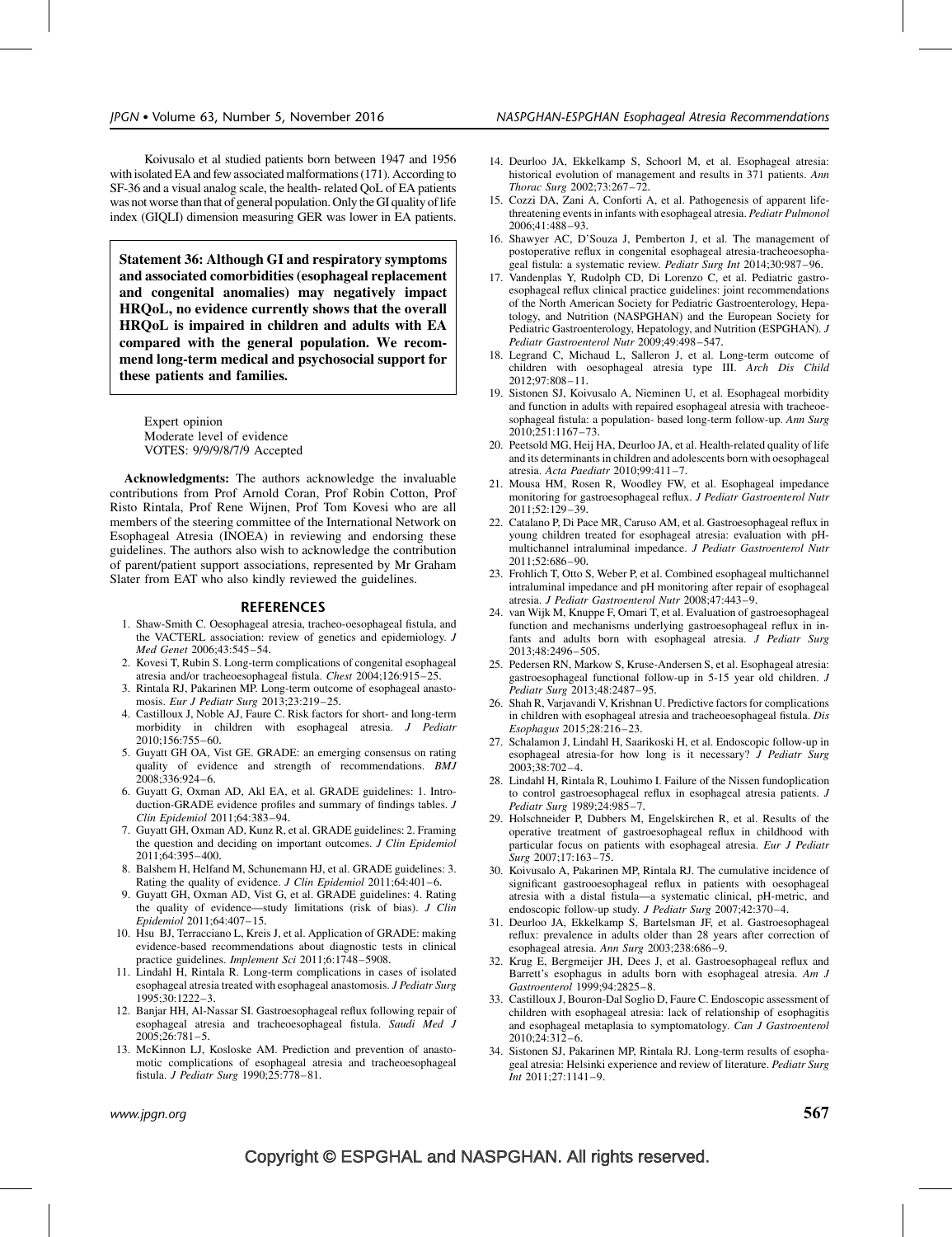- <span id="page-18-0"></span>35. Bergmeijer JH, Tibboel D, Hazebroek FW. Nissen fundoplication in the management of gastroesophageal reflux occurring after repair of esophageal atresia. J Pediatr Surg 2000;35:573–6.
- 36. Foker JE, Kendall Krosch TC, Catton K, et al. Long-gap esophageal atresia treated by growth induction: the biological potential and early follow-up results. Semin Pediatr Surg 2009;18:23–9.
- 37. Snyder CL, Ramachandran V, Kennedy AP, et al. Efficacy of partial wrap fundoplication for gastroesophageal reflux after repair of esophageal atresia. J Pediatr Surg 1997;32:1089–91.
- 38. Goldin AB, Sawin R, Seidel KD, et al. Do antireflux operations decrease the rate of reflux-related hospitalizations in children? Pediatrics 2006;118:2326–33.
- 39. Lee SL, Shabatian H, Hsu JW, et al. Hospital admissions for respiratory symptoms and failure to thrive before and after Nissen fundoplication. J Pediatr Surg 2008;43:59–63.
- 40. Srivastava R, Berry JG, Hall M, et al. Reflux related hospital admissions after fundoplication in children with neurological impairment: retrospective cohort study. BMJ 2009;339:b4411.
- 41. Srivastava R, Downey EC, O'Gorman M, et al. Impact of fundoplication versus gastrojejunal feeding tubes on mortality and in preventing aspiration pneumonia in young children with neurologic impairment who have gastroesophageal reflux disease. Pediatrics 2009;123:338-45.
- 42. Esposito C, Langer JC, Schaarschmidt K, et al. Laparoscopic antireflux procedures in the management of gastroesophageal reflux following esophageal atresia repair. J Pediatr Gastroenterol Nutr 2005;40:349– 51.
- 43. Cullu F, Gottrand F, Lamblin MD, et al. Prognostic value of esophageal manometry in antireflux surgery in childhood. J Pediatr Gastroenterol Nutr 1994;18:311–5.
- 44. Loots C, van Herwaarden MY, Benninga MA, et al. Gastroesophageal reflux, esophageal function, gastric emptying, and the relationship to dysphagia before and after antireflux surgery in children. J Pediatr 2013;162:566.e2–73.e2.
- 45. Lindahl H, Rintala R, Sariola H. Chronic esophagitis and gastric metaplasia are frequent late complications of esophageal atresia. J Pediatr Surg 1993;28:1178–80.
- 46. Chetcuti P, Myers NA, Phelan PD, et al. Adults who survived repair of congenital oesophageal atresia and tracheo-oesophageal fistula. BMJ 1988;297:344–6.
- 47. Chetcuti P, Phelan PD. Respiratory morbidity after repair of oesophageal atresia and tracheo-oesophageal fistula. Arch Dis Child 1993;68:167–70.
- 48. Chetcuti P, Phelan PD, Greenwood R. Lung function abnormalities in repaired oesophageal atresia and tracheo-oesophageal fistula. Thorax 1992;47:1030–4.
- 49. Legrand C, Michaud L, Neut D, et al. Long term outcome of children with esophageal atresia. J Pediatr Gastroenterol Nutr 2010;50:E133-4.
- 50. Bouguermouh D, Salem A. Esophageal atresia: a critical review of management at a single center in Algeria. Dis Esophagus 2015;28: 205–10.
- 51. Little DC, Rescorla FJ, Grosfeld JL, et al. Long-term analysis of children with esophageal atresia and tracheoesophageal fistula. J Pediatr Surg 2003;38:852–6.
- 52. Davies MR. Anatomy of the extrinsic motor nerve supply to mobilized segments of the oesophagus disrupted by dissection during repair of oesophageal atresia with distal fistula. Br J Surg 1996;83:1268–70.
- 53. Midrio P, Alaggio R, Strojna A, et al. Reduction of interstitial cells of Cajal in esophageal atresia. J Pediatr Gastroenterol Nutr 2010;51: 610–7.
- 54. Hormann M, Pokieser P, Scharitzer M, et al. Videofluoroscopy of deglutition in children after repair of esophageal atresia. Acta Radiol 2002;43:507–10.
- 55. Aviv JE. Prospective, randomized outcome study of endoscopy versus modified barium swallow in patients with dysphagia. Laryngoscope 2000;110:563–74.
- 56. Morini F, Iacobelli BD, Crocoli A, et al. Symptomatic vocal cord paresis/paralysis in infants operated on for esophageal atresia and/or tracheo-esophageal fistula. J Pediatr 2011;158:973-6.
- 57. Mortellaro VE, Pettiford JN, St Peter SD, et al. Incidence, diagnosis, and outcomes of vocal fold immobility after esophageal atresia (EA) and/or tracheoesophageal fistula (TEF) repair. Eur J Pediatr Surg 2011;21:386–8.
- 58. Fraga JC, Adil EA, Kacprowicz A, et al. The association between laryngeal cleft and tracheoesophageal fistula: myth or reality? Laryngoscope 2015;125:469–74.
- 59. Bargy F, Manach Y, Helardot PG, et al. Risk of recurrent laryngeal nerve palsy in surgery of esophageal atresia. Chir Pediatr 1983;24:130–2.
- 60. American Lung Association Asthma Clinical Research CMastronarde JG, Anthonisen NR, et al. . Efficacy of esomeprazole for treatment of poorly controlled asthma. N Engl J Med 2009;360:1487-99.
- 61. Holbrook JT, Wise RA, et al., Writing Committee for the American Lung Association Asthma Clinical Research C. Lansoprazole for children with poorly controlled asthma: a randomized controlled trial. JAMA 2012;307:373–81.
- 62. Shaheen NJ, Crockett SD, Bright SD, et al. Randomised clinical trial: high-dose acid suppression for chronic cough - a double-blind, placebo-controlled study. Aliment Pharmacol Ther 2011;33:225–34.
- 63. Canani RB, Cirillo P, Roggero P, et al. Therapy with gastric acidity inhibitors increases the risk of acute gastroenteritis and communityacquired pneumonia in children. Pediatrics 2006;117:e817–20.
- 64. Laheij RJ, Sturkenboom MC, Hassing RJ, et al. Risk of communityacquired pneumonia and use of gastric acid-suppressive drugs. JAMA 2004;292:1955–60.
- 65. Laheij RJ, Van Ijzendoorn MC, Janssen MJ, et al. Gastric acidsuppressive therapy and community-acquired respiratory infections. Aliment Pharmacol Ther 2003;18:847–51.
- 66. Nasr A, Ein SH, Gerstle JT. Infants with repaired esophageal atresia and distal tracheoesophageal fistula with severe respiratory distress: is it tracheomalacia, reflux, or both? J Pediatr Surg 2005;40:901–3.
- 67. Jennings RW, Hamilton TE, Smithers CJ, et al. Surgical approaches to aortopexy for severe tracheomalacia. J Pediatr Surg 2014;49:66–70.
- 68. Werlin SL, Dodds WJ, Hogan WJ, et al. Esophageal function in esophageal atresia. Dig Dis Sci 1981;26:796–800.
- 69. Montgomery M, Frenckner B, Freyschuss U, et al. Esophageal atresia: Long-term- follow-up of respiratory function, maximal working capacity, and esophageal function. Pediatr Surg Int 1995;10:519–  $22.2$
- 70. Putnam TC, Lawrence RA, Wood BP, et al. Esophageal function after repair of esophageal atresia. Surg Gynecol Obstet 1984;158: 344–8.
- 71. Dutta HK, Grover VP, Dwivedi SN, et al. Manometric evaluation of postoperative patients of esophageal atresia and tracheo-esophageal fistula. Eur J Pediatr Surg 2001;11:371–6.
- 72. Lemoine C, Aspirot A, Le Henaff G, et al. Characterization of esophageal motility following esophageal atresia repair using highresolution esophageal manometry. J Pediatr Gastroenterol Nutr 2013;56:609–14.
- 73. Tomaselli V, Volpi ML, Dell'Agnola CA, et al. Long-term evaluation of esophageal function in patients treated at birth for esophageal atresia. Pediatr Surg Int 2003;19:40–3.
- 74. Montgomery M, Witt H, Kuylenstierna R, et al. Swallowing disorders after esophageal atresia evaluated with videomanometry. J Pediatr Surg 1998;33:1219–23.
- 75. Dhaliwal J, Tobias V, Sugo E, et al. Eosinophilic esophagitis in children with esophageal atresia. Dis Esophagus 2014;27:340–7.
- 76. McCann F, Michaud L, Aspirot A, et al. Congenital esophageal stenosis associated with esophageal atresia. Dis Esophagus 2015;28:211–5.
- 77. Berthet S, Tenisch E, Miron MC, et al. Vascular Anomalies Associated with Esophageal Atresia and Tracheoesophageal Fistula. J Pediatr 2015;166:1140.e2–4e.
- 78. Chapuy L, Pomerleau M, Perreault P, et al. Mucosal bridge as a cause of dysphagia after surgery for esophageal atresia. Can J Gastroenterol Hepatol 2014;28:350.
- 79. Chapuy L, Pomerleau M, Faure C. Topical mitomycin-C application in recurrent esophageal strictures after surgical repair of esophageal atresia. J Pediatr Gastroenterol Nutr 2014;59:608–11.
- 80. Georges A, Coopman S, Rebeuh J, et al. Inlet patch: clinical presentation and outcome in children. J Pediatr Gastroenterol Nutr 2011;52:419–23.
- 81. Kawahara H, Kubota A, Hasegawa T, et al. Lack of distal esophageal contractions is a key determinant of gastroesophageal reflux disease after repair of esophageal atresia. J Pediatr Surg 2007;42:2017–21.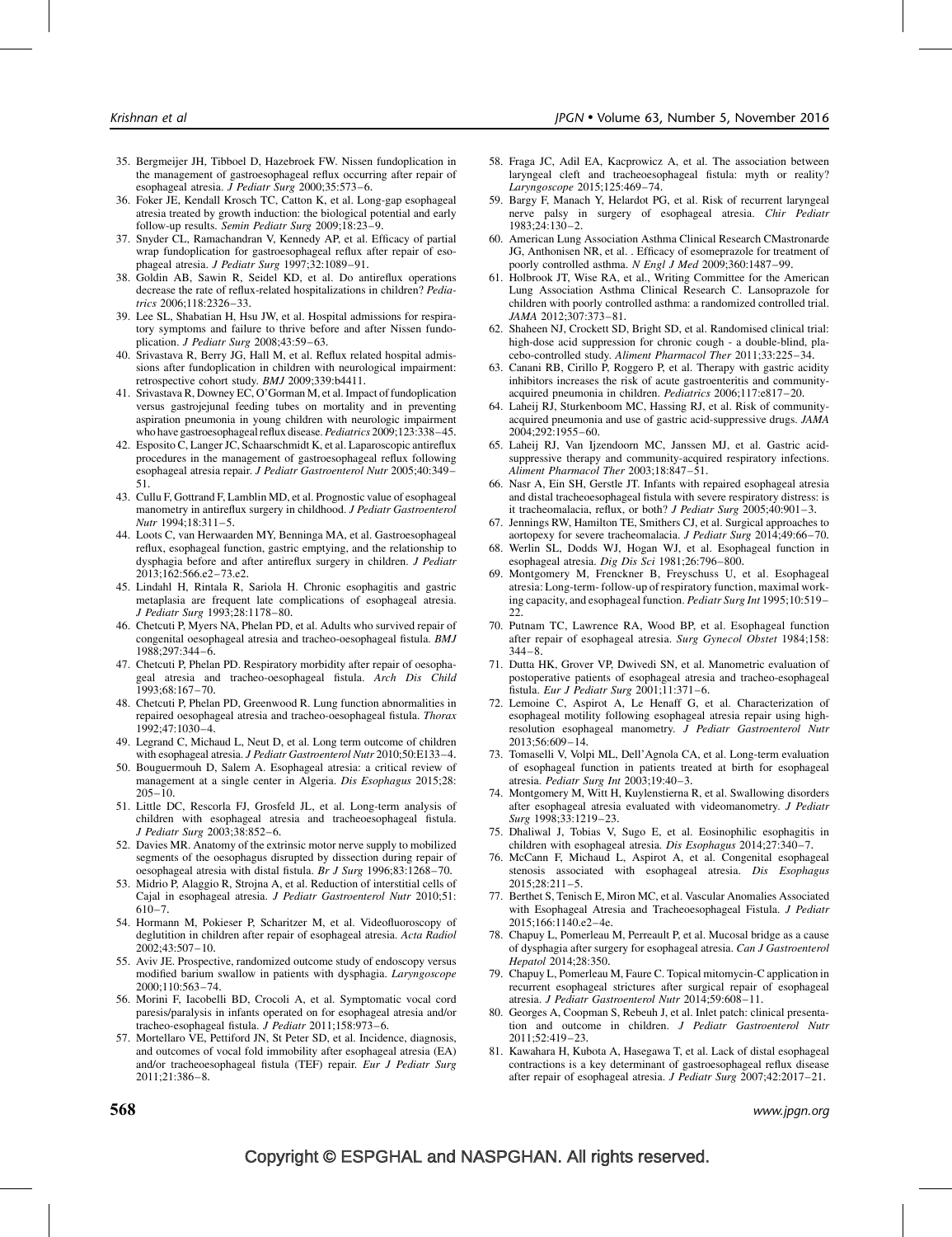- <span id="page-19-0"></span>82. Zuccarello B, Spada A, Turiaco N, et al. Intramural ganglion structures in esophageal atresia: a morphologic and immunohistochemical study. Int J Pediatr 2009;2009:695837.
- 83. Nakazato Y, Landing BH, Wells TR. Abnormal Auerbach plexus in the esophagus and stomach of patients with esophageal atresia and tracheoesophageal fistula. J Pediatr Surg 1986;21:831–7.
- 84. Lemoine C, Aspirot A, Morris M, et al. Esophageal dysmotility is present before surgery in isolated tracheoesophageal fistula. J Pediatr Gastroenterol Nutr 2015;60:642–4.
- 85. Yoo HJ, Kim WS, Cheon JE, et al. Congenital esophageal stenosis associated with esophageal atresia/tracheoesophageal fistula: clinical and radiologic features. Pediatr Radiol 2010;40:1353–9.
- 86. Curci MR, Dibbins AW. Problems associated with a Nissen fundoplication following tracheoesophageal fistula and esophageal atresia repair. Arch Surg 1988;123:618–20.
- 87. Levin DN, Diamond IR, Langer JC. Complete vs partial fundoplication in children with esophageal atresia. J Pediatr Surg 2011;46:854–8.
- 88. Lo A, Baird R, De Angelis P, et al. Arterioesophageal fistula after stenting for esophageal atresia. J Pediatr Gastroenterol Nutr 2013;56:e30–1.
- 89. Millar A, Rostom A, Rasuli P, et al. Upper gastrointestinal bleeding secondary to an aberrant right subclavian artery-esophageal fistula: a case report and review of the literature. Can J Gastroenterol 2007;21:389–92.
- 90. Koivusalo AI, Pakarinen MP, Rintala RJ. Modern outcomes of oesophageal atresia: single centre experience over the last twenty years. J Pediatr Surg 2013;48:297–303.
- 91. Khan KM, Krosch TC, Eickhoff JC, et al. Achievement of feeding milestones after primary repair of long-gap esophageal atresia. Early Hum Dev 2009;85:387–92.
- 92. Puntis JW, Ritson DG, Holden CE, et al. Growth and feeding problems after repair of oesophageal atresia. Arch Dis Child 1990;65:84–8.
- 93. Faugli A, Emblem R, Veenstra M, et al. Does esophageal atresia influence the mother-infant interaction? J Pediatr Surg 2008;43:1796-801.
- 94. Smith IJ, Beck J. Mechanical feeding difficulties after primary repair of oesophageal atresia. Acta Paediatr Scand 1985;74:237–9.
- 95. Khoshoo V, Edell D. Previously healthy infants may have increased risk of aspiration during respiratory syncytial viral bronchiolitis. Pediatrics 1999;104:1389–90.
- 96. Khoshoo V, Ross G, Kelly B, et al. Benefits of thickened feeds in previously healthy infants with respiratory syncytial viral bronchiolitis. Pediatr Pulmonol 2001;31:301–2.
- 97. Golonka NR, Hayashi AH. Early ''sham'' feeding of neonates promotes oral feeding after delayed primary repair of major congenital esophageal anomalies. Am J Surg 2008;195:659–62.
- 98. Chittmittrapap S, Spitz L, Kiely EM, et al. Anastomotic stricture following repair of esophageal atresia. J Pediatr Surg 1990;25:508-11.
- 99. Michaud L, Guimber D, Sfeir R, et al. Anastomotic stricture following the surgical repair of esophageal atresia: Frequency, risk factors, and the efficacy of esophageal dilatation [French]. Arch de Pediatr 2001;8:268–74.
- 100. Spitz L. Esophageal atresia. Lessons I have learned in a 40-year experience. J Pediatr Surg 2006;41:1635-40.
- 101. Serhal L, Gottrand F, Sfeir R, et al. Anastomotic stricture after surgical repair of esophageal atresia: frequency, risk factors, and efficacy of esophageal bougie dilatations. J Pediatr Surg 2010;45:1459–62.
- 102. Brown AK, Tam PK. Measurement of gap length in esophageal atresia: a simple predictor of outcome. J Am Coll Surg 1996;182:41–5.
- 103. Sillen U, Hagberg S, Rubenson A, et al. Management of esophageal atresia: review of 16 years' experience. J Pediatr Surg 1988;23:805–9.
- 104. Peyvasteh M, Askarpour S, Shoushtari MHS. A study of esophageal strictures after surgical repair of esophageal atresia. Pak J Med Sci 2006;22:269–72.
- 105. Upadhyaya VD, Gangopadhyaya AN, Gupta DK, et al. Prognosis of congenital tracheoesophageal fistula with esophageal atresia on the basis of gap length. Pediatr Surg Int 2007;23:767–71.
- 106. Lilja HE, Wester T. Outcome in neonates with esophageal atresia treated over the last 20 years. Pediatr Surg Int 2008;24:531–6.
- 107. Chang EY, Chang HK, Han SJ, et al. Clinical characteristics and treatment of esophageal atresia: a single institutional experience. J Korean Surg Soc 2012;83:43–9.
- 108. Parolini F, Leva E, Morandi A, et al. Anastomotic strictures and endoscopic dilatations following esophageal atresia repair. Pediatr Surg Int 2013;29:601–5.
- 109. Said M, Mekki M, Golli M, et al. Balloon dilatation of anastomotic strictures secondary to surgical repair of oesophageal atresia. Br J Radiol 2003;76:26–31.
- 110. Hagander L, Muszynska C, Arnbjornsson E, et al. Prophylactic treatment with proton pump inhibitors in children operated on for oesophageal atresia. Eur J Pediatr Surg 2012;22:139–42.
- 111. Koivusalo A, Pakarinen MP, Rintala RJ. Anastomotic dilatation after repair of esophageal atresia with distal fistula. Comparison of results after routine versus selective dilatation. Dis Esophagus 2009;22:190– 4.
- 112. Tam PK, Sprigg A, Cudmore RE, et al. Endoscopy-guided balloon dilatation of esophageal strictures and anastomotic strictures after esophageal replacement in children. J Pediatr Surg 1991;26:1101–3.
- 113. Antoniou D, Soutis M, Christopoulos-Geroulanos G. Anastomotic strictures following esophageal atresia repair: a 20-year experience with endoscopic balloon dilatation. J Pediatr Gastroenterol Nutr 2010;51:464–7.
- 114. Yeming W, Somme S, Chenren S, et al. Balloon catheter dilatation in children with congenital and acquired esophageal anomalies. J Pediatr Surg 2002;37:398–402.
- 115. Michaud L, Gottrand F. Anastomotic strictures: conservative treatment. J Pediatr Gastroenterol Nutr 2011;52(suppl 1):S18–9.
- 116. Levesque D, Baird R, Laberge JM. Refractory strictures post-esophageal atresia repair: what are the alternatives? Dis Esophagus 2013;26:382–7.
- 117. Gandhi RP, Cooper A, Barlow BA. Successful management of esophageal strictures without resection or replacement. J Pediatr Surg 1989;24:745–9.
- 118. Zamiara P, Thomas KE, Connolly BL, et al. Long-term burden of care and radiation exposure in survivors of esophageal atresia. J Pediatr Surg 2015;50:1686–90.
- 119. Berger M, Ure B, Lacher M. Mitomycin C in the therapy of recurrent esophageal strictures: hype or hope? Eur J Pediatr Surg 2012;22:109-16.
- 120. Manfredi MA, Anjum MW, Jennings R, et al. Externally removable tracheal stents to treat recalcitrant esophageal anastomotic strictures in pediatric patients with long gap esophageal atresia. Gastrointest Endosc 2011;1:AB117.
- 121. Caldaro T, Torroni F, De Angelis P, et al. Dynamic esophageal stents. Dis Esophagus 2013;26:388–91.
- 122. Tan Y, Zhang J, Zhou J, et al. Endoscopic incision for the treatment of refractory esophageal anastomotic strictures in children. J Pediatr Gastroenterol Nutr 2015;61:319–22.
- 123. Vasudevan SA, Kerendi F, Lee H, et al. Management of congenital esophageal stenosis. J Pediatr Surg 2002;37:1024–6.
- 124. Newman B, Bender TM. Esophageal atresia/tracheoesophageal fistula and associated congenital esophageal stenosis. Pediatr Radiol 1997;27:530–4.
- 125. Ibrahim AH, Al Malki TA, Hamza AF, et al. Congenital esophageal stenosis associated with esophageal atresia: new concepts. Pediatr Surg Int 2007;23:533–7.
- 126. Romeo E, Foschia F, de Angelis P, et al. Endoscopic management of congenital esophageal stenosis. J Pediatr Surg 2011;46:838–41.
- 127. Michaud L, Coutenier F, Podevin G, et al. Characteristics and management of congenital esophageal stenosis: findings from a multicenter study. Orphanet J Rare Dis 2013;8:186.
- 128. Takamizawa S, Tsugawa C, Mouri N, et al. Congenital esophageal stenosis: therapeutic strategy based on etiology. J Pediatr Surg 2002;37:197–201.
- 129. Usui N, Kamata S, Kawahara H, et al. Usefulness of endoscopic ultrasonography in the diagnosis of congenital esophageal stenosis. J Pediatr Surg 2002;37:1744–6.
- 130. Kouchi K, Yoshida H, Matsunaga T, et al. Endosonographic evaluation in two children with esophageal stenosis. J Pediatr Surg 2002;37:934–6.
- 131. Batres LA, Liacouras C, Schnaufer L, et al. Eosinophilic esophagitis associated with anastomotic strictures after esophageal atresia repair. J Pediatr Gastroenterol Nutr 2002;35:224–6.
- 132. Oliveira C, Zamakhshary M, Marcon P, et al. Eosinophilic esophagitis and intermediate esophagitis after tracheoesophageal fistula repair: a case series. J Pediatr Surg 2008;43:810–4.